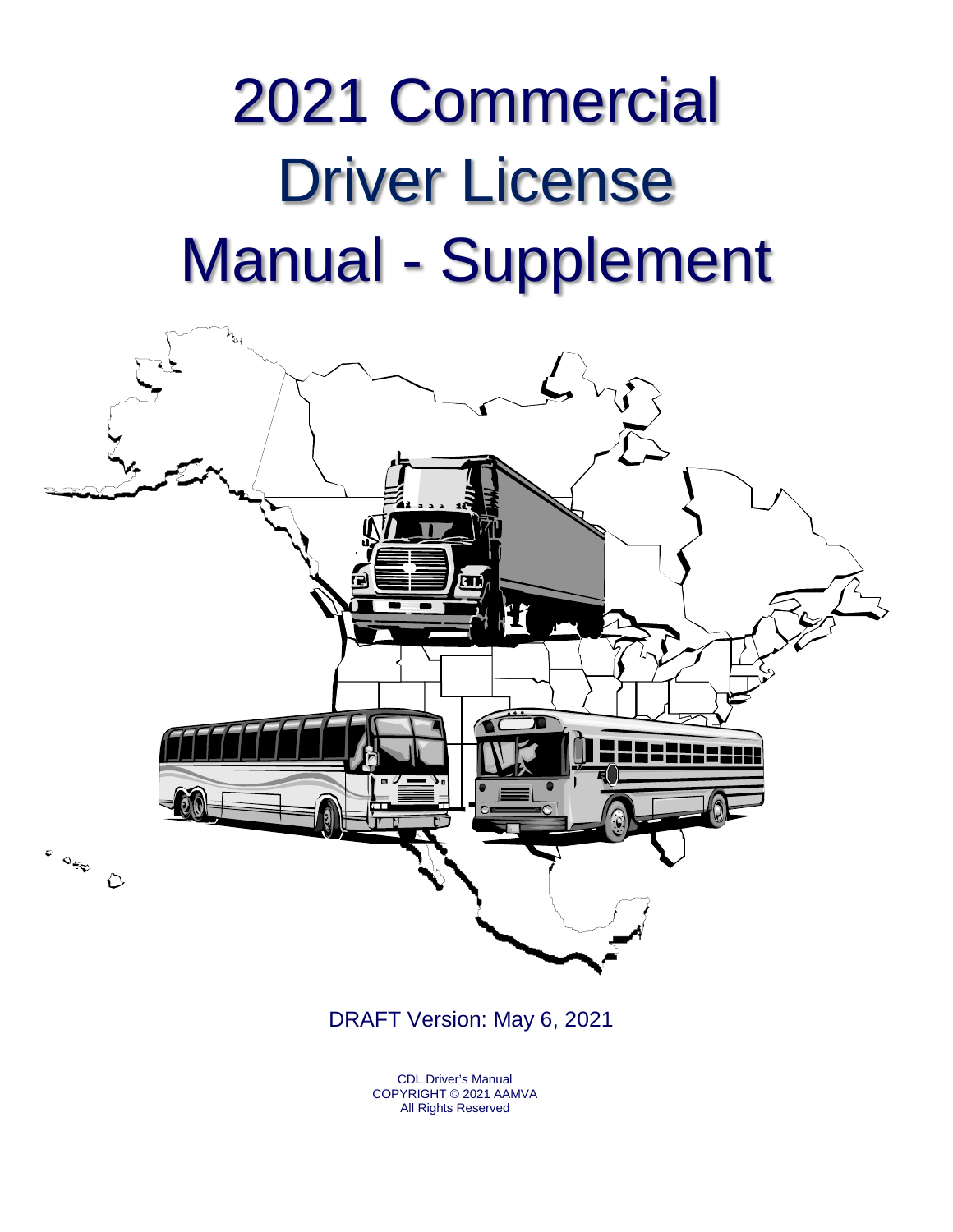This material is based upon work supported by the Federal Motor Carrier Safety Administration under Cooperative Agreement No. DTFH61-97-X-00017. Any opinions, findings, conclusions or recommendations expressed in this publication are those of the Author(s) and do not necessarily reflect the view of the Federal Motor Carrier Safety Administration.

COPYRIGHT © 2021 AAMVA. All rights reserved.

This material has been created for and provided to State Driver License Agencies (SDLAs) by AAMVA for the purpose of educating Driver License applicants (Commercial or Non-Commercial). Permission to reproduce, use, distribute or sell this material has been granted to SDLAs **only**. No part of this book may be reproduced or transmitted in any form or by any means, electronic or mechanical, including photocopying, recording, or by any information storage and retrieval system without express written permission from the author / publisher. Any unauthorized reprint, use, distribution or sale of this material is prohibited.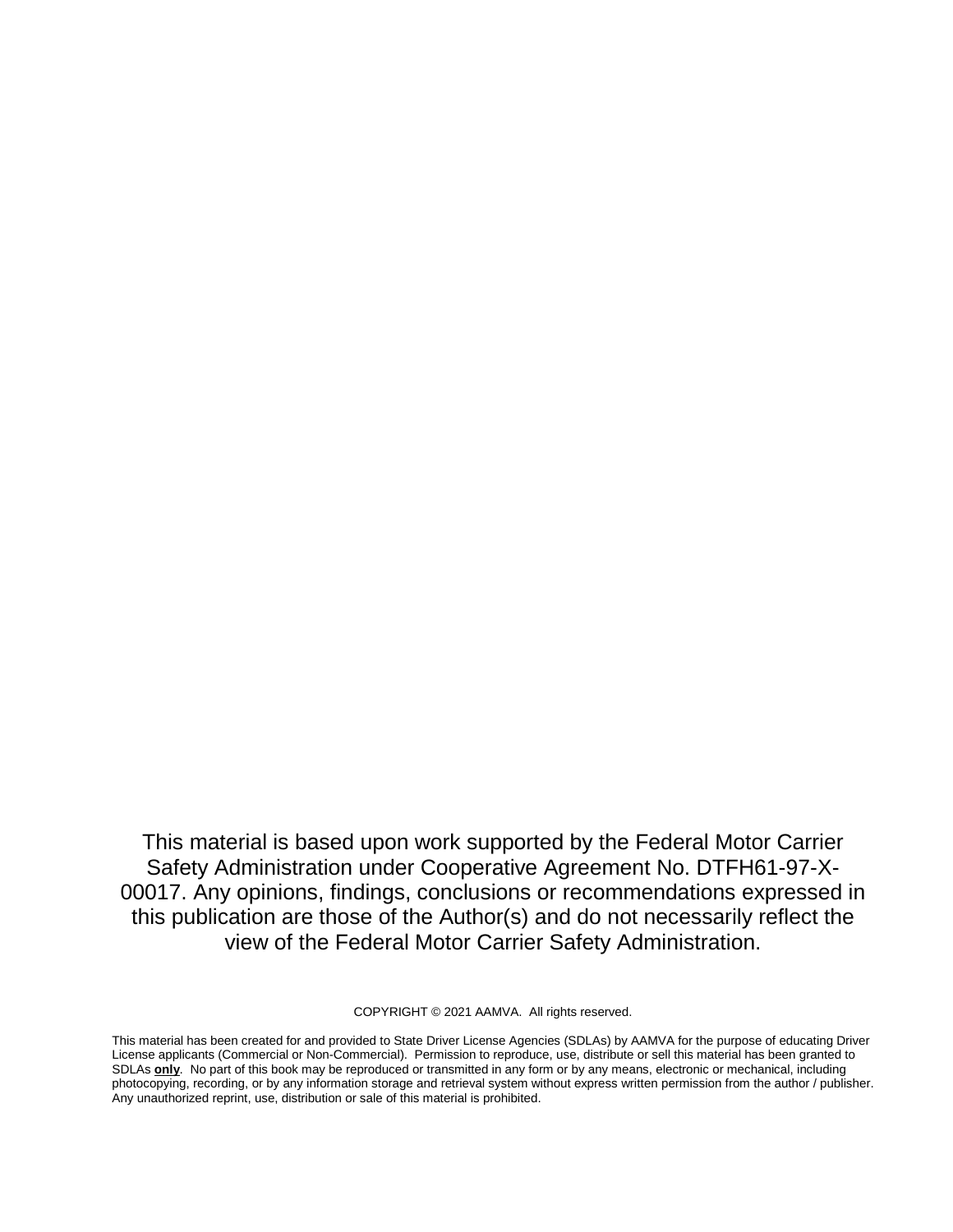# **Table of Contents**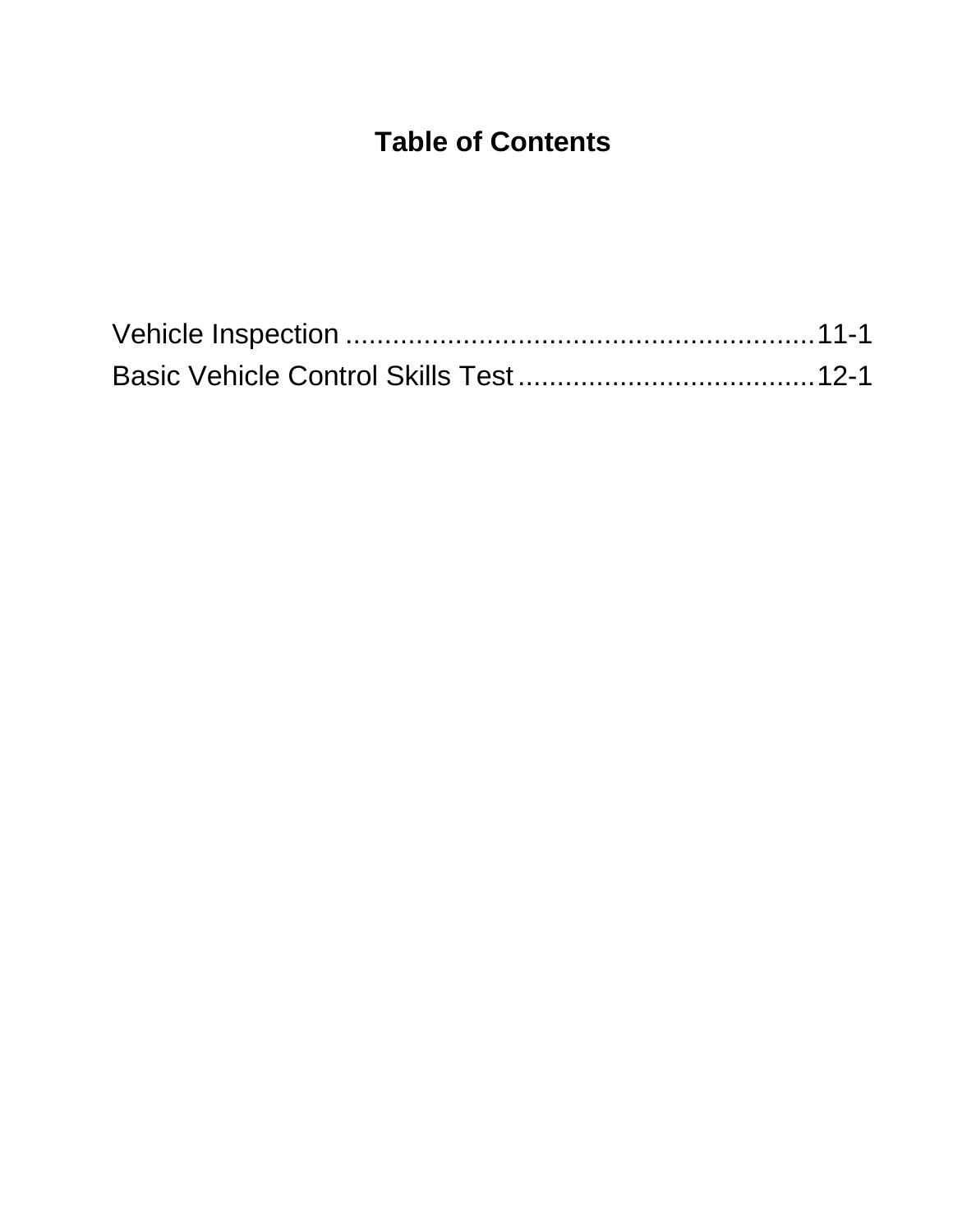# <span id="page-3-0"></span>**Section 11 Vehicle Inspection Test**

**This Section Covers:**

- **Internal Inspections** (All Vehicles)
- **Passenger Vehicle Inspections**
- **School Bus Vehicle Inspections**
- **Lights Operations Check** (All Vehicles)
- **External Inspections** (All Vehicles)
- **Combination Vehicle Inspections**

Federal and jurisdictional laws require that CDL drivers inspect their vehicle to determine if it is safe to drive. A vehicle inspection will help you find problems or defects that can cause a breakdown or, even worse, a crash. It is important to inspect all vehicle components for proper working order.

During your CDL Vehicle Inspection test, your inspection will focus on the safety critical items for the operation of your vehicle. During this inspection, you must show you have the knowledge to determine that the vehicle is safe to drive. During the test, you will only be required to inspect one vehicle axle, however, you should be prepared to perform the same inspection, described in section (11.5.2) on all of the vehicle axles. The vehicle inspection used to evaluate your basic knowledge does not cover all the federal inspection guidelines. It is your responsibility to be knowledgeable of the Federal Motor Carrier Safety Regulations.

[For safety purposes, you should use wheel chocks during the Vehicle Inspection test.] You will have to walk around and enter/exit the vehicle to conduct the inspection. When exiting the vehicle, you must set the parking brake(s) and place the vehicle in neutral.

When entering/exiting the vehicle, you must do so safely by facing the vehicle and maintaining three (3) points of contact with the vehicle at all times (when entering/exiting a bus, you may face forward and maintain a firm grasp on the handrail at all times).

You may use the checklist provided in this section for your CDL Vehicle Inspection test and check off items as you have completed them, but NO additional markings or writing may be placed on this list.

You MUST name, point to and/or touch and fully explain to the examiner WHAT you are inspecting each safety critical item for. If you do not, you will not get credit for the item(s). [You will NOT have to crawl under the vehicle.] Any vehicle that has components marked or labeled, other than by the manufacturer, CANNOT be used for the Vehicle Inspection test.

#### **Failure to Follow Instructions or Unsafe Act** –

Failure to follow examiner instructions for completing the test as directed may result in an automatic failure, and the test may be terminated by the examiner.

Always follow the examiner's instructions and directions. If you do not understand the instructions, ask the examiner for clarification.

Committing an "unsafe act" (e.g., forgetting to set the parking brake), may result in an automatic failure for an unsafe act, and the test may be terminated by the examiner. Safety of the driver, the examiner and the testing area is of the highest priority. Always think SAFETY.

# **11.1 Internal Inspection (All Vehicles)**

Study the following vehicle parts for the vehicle you will be using during the CDL Vehicle Inspection test. You should be able to identify each part and tell the examiner what you are looking for or inspecting.

# *11.1.1 – In-Vehicle/Engine Start*

# **Lighting Indicators**

**Description**: Dashboard indicator lights for signals, flashers, headlight high beam; Anti-lock Braking System (ABS); and Diesel Exhaust Fuel (DEF)/Diesel Particulate Filter (DPF).

**Why Inspect**: Indicates which functions are active or warns of problem vehicle components.

**Inspection**: Each of the following items must be inspected. Inspect to make sure the dash indicators work when the vehicle starts and when corresponding lights are turned on including:

- Left turn signal indicator.
- Right turn signal indicator.
- Four-way emergency indicator.
- High beam headlight indicator.
- ABS indicator on dashboard; (and for combination vehicles only, the rear driver's side trailer ABS light should turn on then off), if equipped.
- DEF indicator, if equipped.

Note: Operational inspection of actual turn signals, four-way indicators and high beam functions must be done separately during the lights operation inspection described in Section 11.4.

# **Emergency Equipment**

**Description**: Required emergency equipment.

**Why Inspect**: Emergency equipment must be available and in usable condition.

#### **Inspection**:

- Inspect for three (3) red reflective triangles, six (6) fuses or three (3) liquid burning flares.
- Inspect for a properly charged and secured fire extinguisher.
- Inspect for spare electrical fuses (if used) or identify circuit breakers.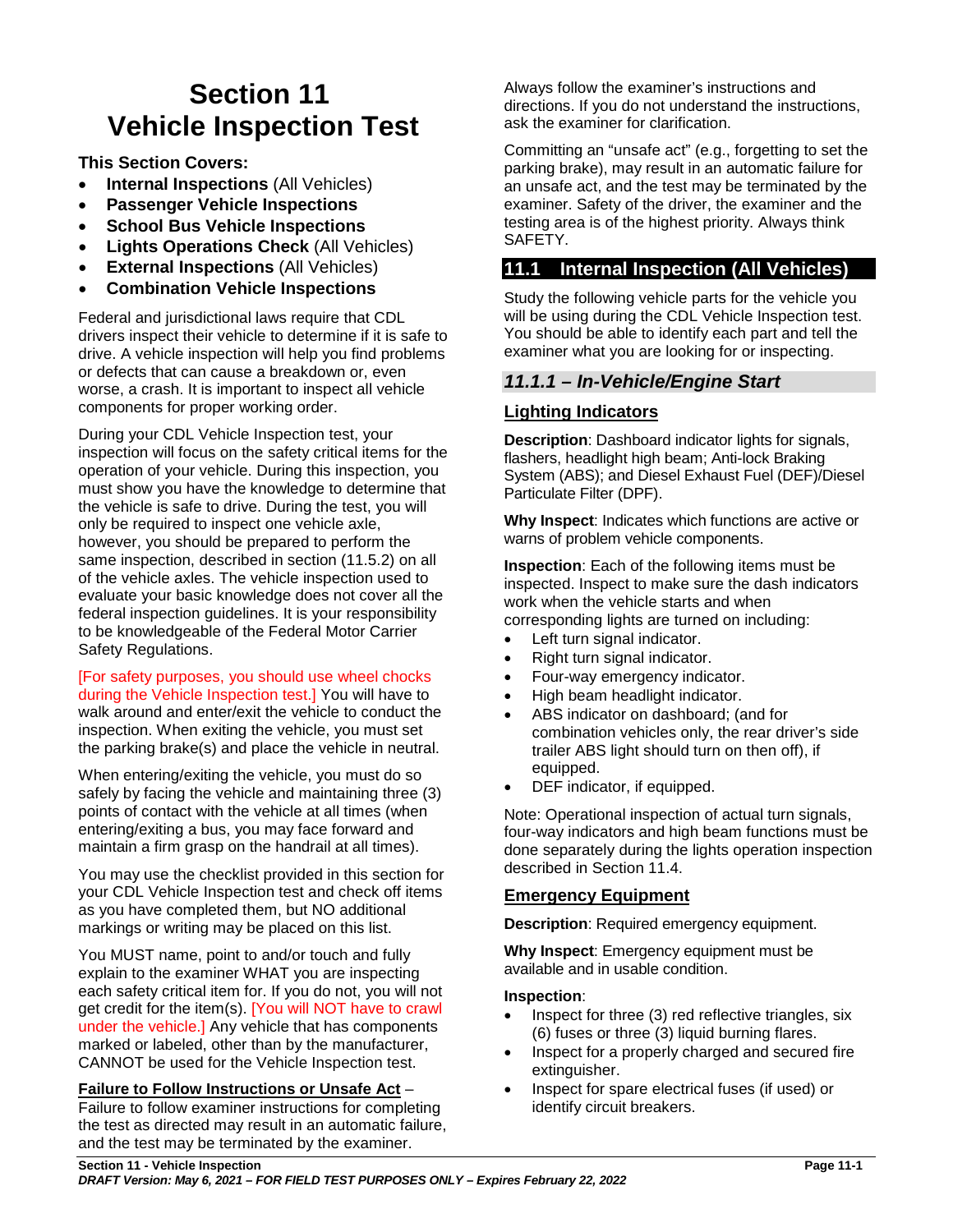Note: If the vehicle is not equipped with electrical fuses, you must mention this to the examiner and identify that the vehicle operates on circuit breakers.

# **Windshield and Traffic Monitoring Devices**

**Description**: Windshield, mirrors and other monitoring devices, such as cameras.

**Why Inspect**: Cracks, obstructions, stickers, or dirt in the driver's viewing area can cause the driver to lose sight of changes in road conditions or other traffic around the vehicle.

#### **Inspection**:

- Inspect that the windshield must be clean with no obstructions except for an inspection sticker. There can be no damage, such as cracks or flaws to the glass.
- Inspect that mirrors must be clean and adjusted properly from the inside, when present.
- If equipped, inspect that rear and side view monitoring devices or cameras are clean and in working condition. Devices should be viewable from the inside and the video display must be operable and adjusted for viewing.

#### **Wipers/Washers**

**Description**: Windshield wipers and washers.

**Why Inspect:** Wipers improve visibility during rain and snow. Worn blades reduce visibility. Washers assist in keeping the windshield clean.

#### **Inspection:**

- Inspect that wiper arms and blades are secure, not damaged, and demonstrate wipers operate smoothly by turning them on and off.
- Inspect for windshield washer fluid and demonstrate windshield washers operate correctly by activating the washers.

# **Heater/Defroster**

**Description**: Heats cab or passenger compartment and prevents frost or condensation from forming on windshield.

**Why Inspect**: The defroster improves visibility, especially during cold weather.

#### **Inspection**:

• Identify, describe and demonstrate the heater(s) and defroster(s) work correctly by operating the controls.

# **Horn(s)**

**Description**: Air and/or electrical horns used for warning other roadway users (e.g., cars, motorcyclists, bicyclists and pedestrians).

**Why Inspect**: The horn is a device that must function properly in order to warn other roadway users of your presence.

#### **Inspection**:

Inspect that air horn and/or electric horn work.

# **Parking and Trailer Brake Check**

**Description**: Keeps vehicle from moving or rolling when parked.

**Why Inspect**: The parking brake(s) must function when a vehicle is parked, especially when on a grade/hill. A vehicle allowed to roll could cause damage or injury to other roadway users or property.

**Inspection**: You will be required to demonstrate the parking brake check (and trailer parking brake check, if equipped). This procedure is designed to determine that the parking brake(s) are working correctly, and they keep the vehicle from moving.

- Parking Brake: With the parking brake engaged (trailer brakes released on combination vehicles, if applicable), remove foot from service brake and inspect that the parking brake will hold the vehicle by gently pulling forward with the parking brake on.
- Trailer Brake: With the parking brake released and the trailer parking brake engaged (combination vehicles only), remove foot from service brake and inspect that the trailer parking brake will hold the vehicle by gently pulling forward with the trailer parking brake on. Also assists in checking the coupling connection with the trailer.

# **Service Brake Check**

**Description**: Procedure to be followed to inspect the application of air, hydraulic or electric service brakes.

**Why Inspect**: This procedure is designed to make certain that air, hydraulic or electric service brakes are operating correctly for normal operation.

**Inspection**: You will be required to demonstrate the application of air, hydraulic or electric service brakes**.**  This procedure is designed to determine that the brakes are working correctly, and that the vehicle does not pull to one side or the other at a low speed.

• Pull forward at 5 mph, apply the service (foot) brake and come to a complete stop. Inspect to see that the vehicle does not pull to either side and stops when the service brake is applied. If the vehicle pulls to either side or does not stop well, the brakes may not be working correctly.

# *11.1.2 – Air Brake or Hydraulic Brake Check (based on type of brake system)*

#### **Air Brake Check (Air Brake Equipped Vehicles Only)**

**Description**: Procedures to be followed in inspecting air brake systems.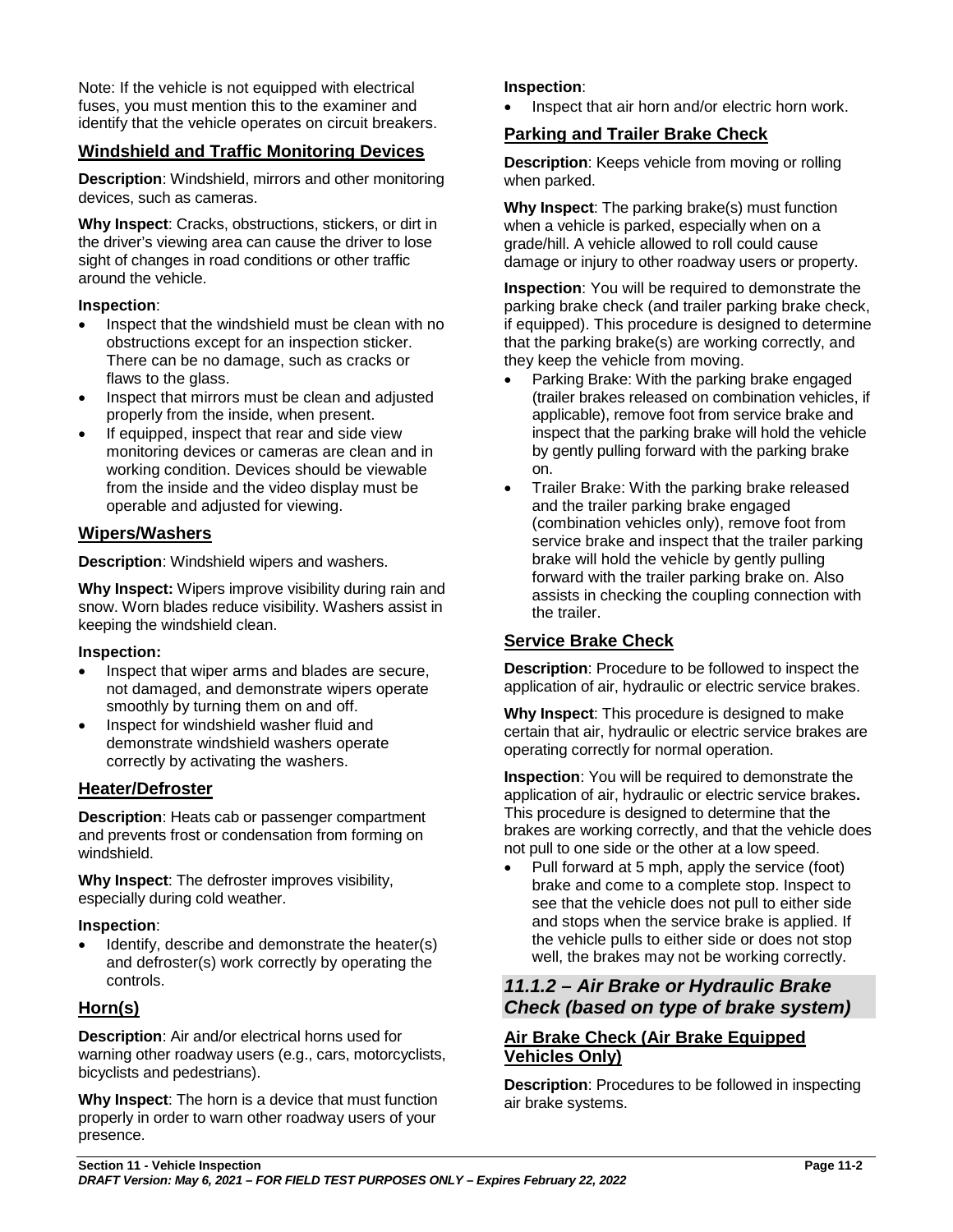**Why Inspect**: Air brake safety devices vary. This procedure is designed to make certain that safety devices are operating correctly as air pressure drops from "normal" to "low air" conditions. Loss of air pressure will cause the emergency brakes to activate causing an abrupt and uncontrolled stop.

**Inspection**: Failure to explain and demonstrate (perform) all four (4) parts of the air brake check correctly will result in an automatic failure of the CDL Vehicle Inspection test.

The proper procedures for inspecting the air brake system are as follows:

- 1. **Air Gauge and Governor Cutoff Check** Chock the wheels, start the vehicle and inspect that the air gauge is working and builds the air pressure to governor cutoff (approximately 120 – 140 psi) and identify the cutoff pressure for your vehicle.
- 2. **Air Leakage Rate Test** Shut off the engine, return the key to the "on" or "battery charge" position, release the parking brake (all vehicles), and the tractor protection valve (combination vehicle). Fully apply the foot brake. Once the air gauge is stabilized, hold the foot brake for one (1) minute. Inspect the air gauge to see if the air pressure drops more than three (3) pounds in one (1) minute (single vehicle or trailer without airbrakes) or four (4) pounds in one (1) minute (combination vehicle).
- 3. **Air Warning Device(s) Test** Without restarting the engine, make sure the key or electrical power is in the "on" or "battery charge" position. Begin fanning off the air pressure by applying and releasing the foot brake. The low air warning devices (buzzer, light, and flag) should activate before air pressure drops below 55 psi or level specified by the manufacturer. It is the applicant's responsibility to know the vehicle manufacturer's specifications.
- 4. **Emergency Brake(s) Test** Continue to fan off the air pressure. The parking brake (or emergency brake) valve should close (pop out) between 20 psi and 45 psi (no less than 20 psi and no more than 45 psi).
	- On air operated trailers, the tractor protection valve and trailer parking brake (or emergency brake) valve should close (pop out) at the same time or prior to the valve for the truck/tractor/bus.
	- You will need to identify the level specified by the manufacturer for the vehicle you are testing in. If the vehicle's valves are not designed to pop out, you will need to listen for the sound of air discharging from the air system, which indicates the parking (or emergency) brakes have been applied. If the

vehicle is equipped with a backup air system, you will need to explain that there is a backup system and that the valve(s) will not pop out.

Note: You will need to explain the specific procedures specified by the manufacturer for the vehicle you are testing in. It is your responsibility to know and describe to the examiner the vehicle manufacturer's specifications for air systems.

#### OR

#### **Hydraulic Brake Check (Hydraulic Brake Equipped Vehicles Only)**

**Description**: Procedure to be followed to inspect hydraulic brakes. Types of hydraulic brake systems and inspection procedures will vary.

**Why Inspect**: Damaged hydraulic hoses, leaks in the braking system or low hydraulic fluid will result in a partial or total loss of the braking system that may result in increased stopping distances or a crash.

**Inspection**: Failure to explain and demonstrate the hydraulic brake check correctly will result in an automatic failure of the CDL Vehicle Inspection test. This check is designed to see that the hydraulic brakes operate correctly. Use the following hydraulic brake check steps based on your vehicle's system specifications:

- Inspect that indicators and warning systems are functioning, as specified by the manufacturer, if equipped.
- With the transmission placed in "park", identify the normal height of the brake pedal and inspect brake pedal pressure [i.e., pump the brake pedal three (3) times, and then hold it down for five (5) seconds], or as specified by the manufacturer. The brake pedal should not move (depress) after initial application and should be firm and have a sufficient amount of reserve for brake pedal application.
- Inspect that the hydraulic power assist system(s), if equipped, are functioning, as specified by the manufacturer.

Note: Hydraulic brake systems vary. Your system may require the ignition to be in the "on" position and/or the engine running. You will need to explain and demonstrate to the examiner the procedures for your vehicle as specified by the manufacturer.

# **11.2 – Passenger and School Bus Only**

# **Passenger Entry and Lift**

**Description**: Bus door(s) used for normal entry or exit. Passenger lift used for wheelchair accessibility.

**Why Inspect**: All passengers must be able to enter and exit safely.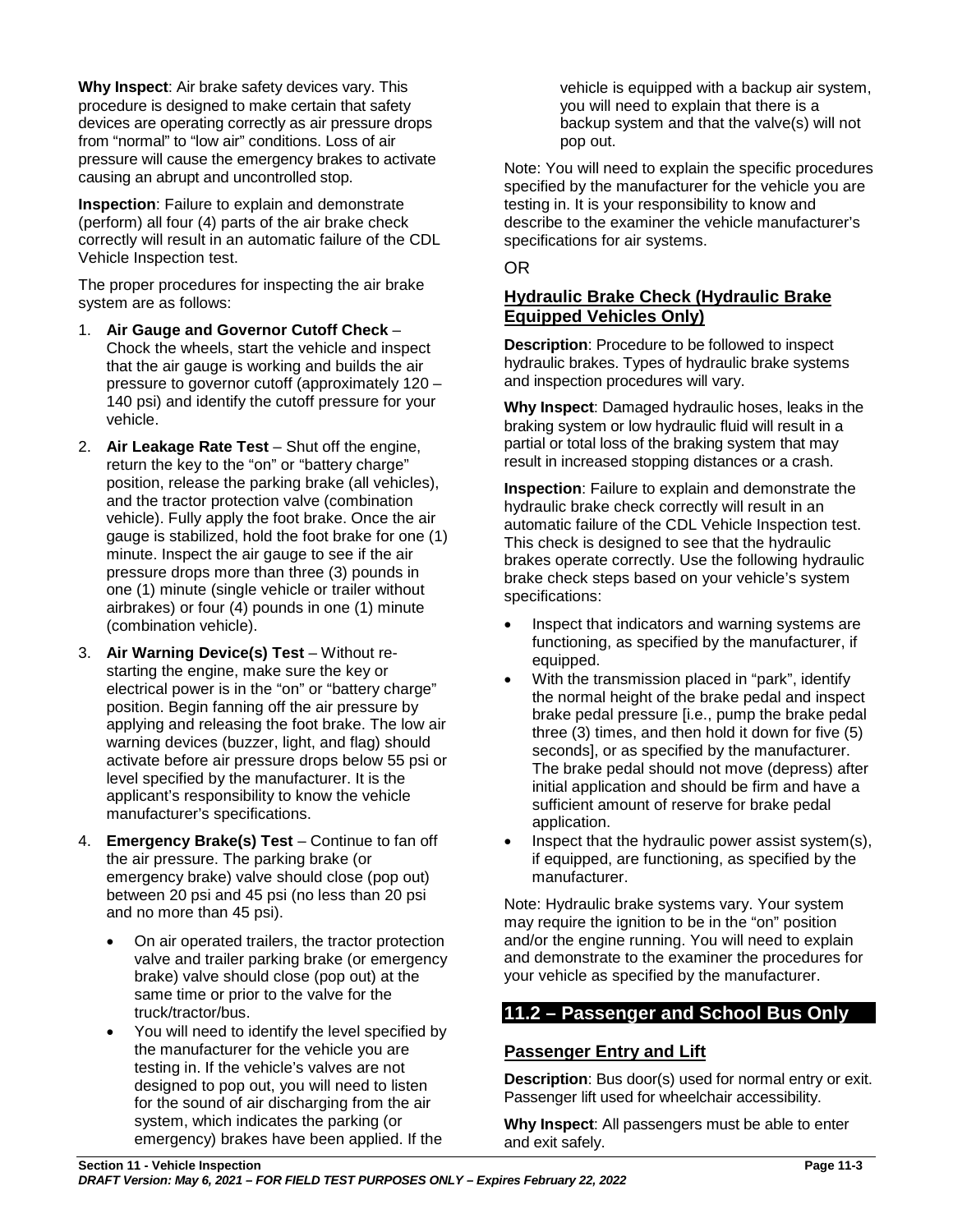#### **Inspection**:

- Inspect that entry door(s) are not damaged, operate smoothly and close securely from the inside.
- Inspect that handrails are secure and, if equipped, that the step light(s) are working.
- Inspect that the entry steps are clear, and the tread is not loose, or worn.
- If equipped with a passenger lift, inspect for leaking, damaged or missing parts, and explain how the lift should be inspected for correct operation.
- If equipped, lift must be fully retracted and latched securely.

# **Emergency Exits**

**Description**: Bus doors, roof hatches, or push-out windows used for emergency evacuation.

**Why Inspect**: Emergency exits must be operable in order to provide an escape for passengers during a crash or emergency.

#### **Inspection**:

- Inspect that all emergency exits are labeled, not damaged, operate smoothly, and close securely from the inside. Demonstrate that at least one (1) emergency exit operates smoothly, closes securely, and is not damaged. Confirm that the exit and warnings work properly. Point out and describe how all other emergency exits operate.
- Inspect that release handles can be operated properly both from inside and outside the vehicle.
- With the key in the "on" or "charged" position, inspect that emergency exit warning devices are working.

# **Passenger Seating**

**Description**: Passenger vehicle seats and frames.

**Why Inspect**: Seats must be safe for passengers to sit in.

#### **Inspection**:

- Inspect that there are no broken seat frames and inspect that seat frames are firmly attached to the floor.
- Inspect that seat cushions are attached securely to the seat frames.

# **Passenger Monitoring Devices**

**Description**: Mirrors and monitoring devices, such as cameras, for observing and monitoring passengers or students.

**Why Inspect**: Internal (passenger) and external (fender, cross-over and other) mirrors or monitoring devices for seeing and observing passengers or students help the driver to safely observe and monitor passengers/students during driving, loading and unloading. Passenger/school bus vehicle drivers must be able to see boarding and discharging passengers/students.

#### **Inspection**:

- Inspect that all internal and external passenger mirrors and mirror brackets are not bent and are mounted securely with no missing parts.
- Inspect all internal and external passenger mirrors for proper adjustment and that they are clean.
- If equipped, inspect that passenger monitoring devices or cameras are clean and viewable from the inside and the video display is operable and adjusted for viewing.
- Inspect student crossover mirrors (school bus only).

#### **11.3 – School Bus Only**

# **Student Lights (Front and Back)**

**Description**: Strobe light (if equipped), alternately flashing amber lights and alternately flashing red lights on school buses.

**Why Inspect**: Student lights allow the driver of a school bus to communicate presence and intentions to stop/resume student loading and unloading with other traffic.

**Inspection**: The following student lights must be inspected, and the operation demonstrated, on both the front and back of the vehicle.

- Inspect that strobe light (if equipped) is operational and is not broken. Inspect that the strobe light indicator on the dash is operational.
- Inspect that alternately flashing amber lights (if equipped), on both front and rear of vehicle, are operational. Inspect that the flashing amber light indicator on the dash is operational.
- Inspect that alternately flashing red lights, on both front and rear of vehicle, are operational. Inspect that the flashing red light indicator on the dash is operational.

# **Stop Arm(s) and Safety Arm**

**Description**: The stop arm and safety arm on school buses that operate when student loading and unloading lights are activated.

**Why Inspect**: **Stop Arm** - Warns other drivers a school bus is stopping or is stopped. **Safety Arm** - Forces school students to cross well (e.g., 10 feet) away from the front of the school bus in the drivers view.

**Inspection**: The following school bus safety items must be inspected and the operation of, must be described and demonstrated.

• Inspect the stop arm(s) - if equipped, are securely mounted to the vehicle frame and there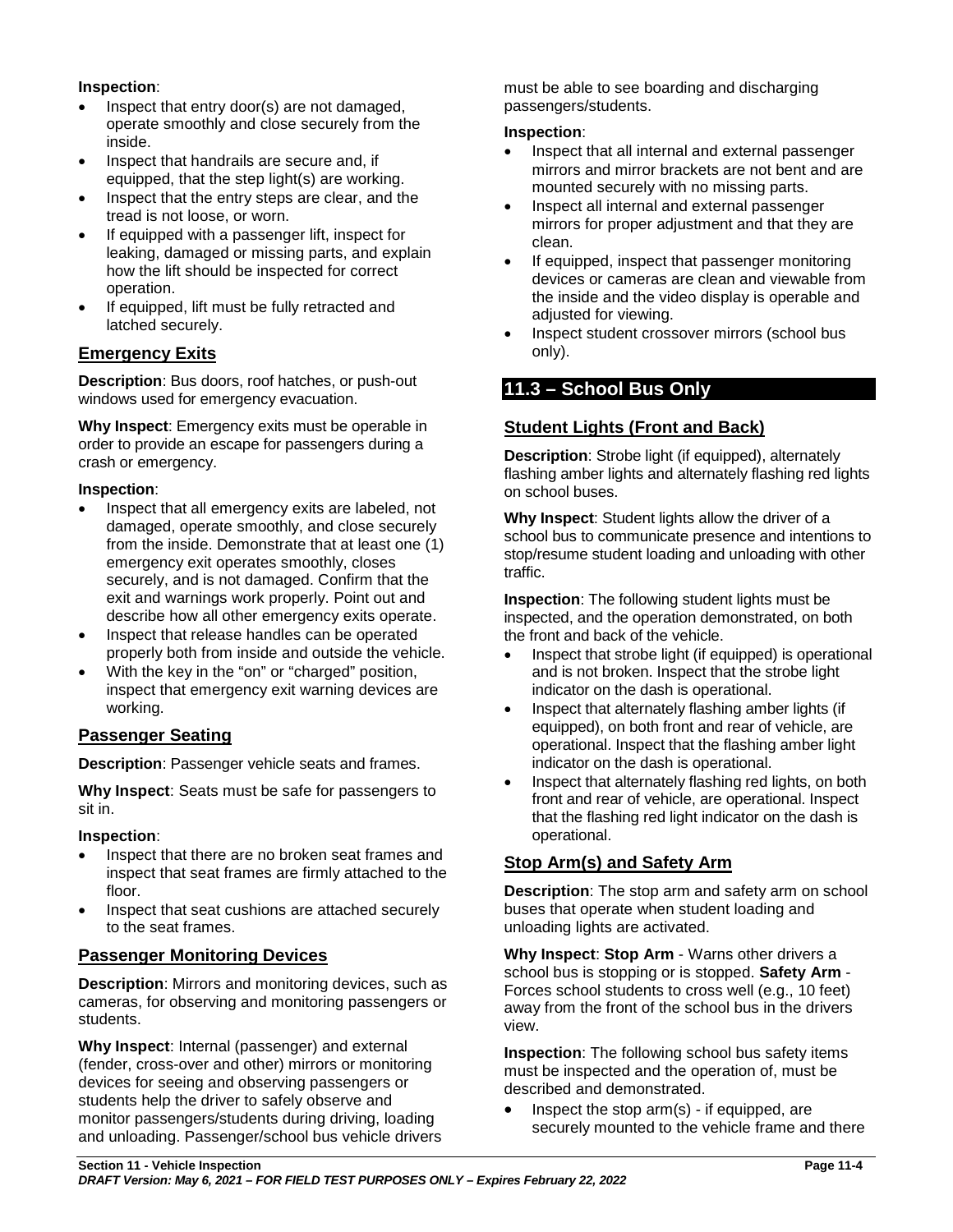are no loose, broken, or damaged parts. Inspect the stop arm extends fully when operated, stop arm lights are operational and that the stop arm indicator on the dash is operational.

Inspect that safety arm, if equipped, is securely mounted to the vehicle frame and there are no loose, broken, or damaged parts. Inspect that the safety arm functions properly in conjunction with the stop arm, it extends fully.

# **First Aid Emergency and Body Fluid Kits**

**Description**: Required emergency equipment (including emergency first aid kit and body fluid cleanup kit) for a school bus.

**Why Inspect**: Emergency equipment must be available and in usable condition.

#### **Inspection**:

- Inspect that emergency first aid kit is present and the seal has not been broken which may indicate missing items.
- Inspect that body fluid cleanup kit is present and the seal has not been broken which may indicate missing items.

# *11.4 – Lights Operations Check (All Vehicles)*

# **Lights Operations Check**

**Description**: Headlights, high-beam lights, turn signals, 4-way flashers, clearance lights, taillights, and brake lights on the front, side and rear of a commercial motor vehicle and trailer (combination only).

**Why Inspect**: Lights allow the driver of a commercial vehicle to see and be seen and to communicate with other traffic.

#### **Inspection**:

Inspect that all lights on the front, side and rear of the vehicle operate and illuminate when corresponding lights are turned on, including the left and right turn signals, 4-way flashers, low beam headlights, high beam headlights, clearance or marker lights, taillights and brake lights. Inspect that brake lights come "on" when brakes are applied and turn "off" when brakes are released.

Note: on a combination vehicle, you need only inspect the rear of the trailer.

Note: The operation of all external lights must be inspected from outside the vehicle. You may ask the examiner to assist you in inspecting the external operation of the lights. You will need to direct the examiner to the front, side and rear of the vehicle or trailer (combination only), as you conduct the inspection. You are responsible for telling the examiner exactly which lights you would like them to inspect as you activate the lights from inside the

vehicle. You will need to roll the window down and speak loud enough for the examiner to hear. If you forget or leave out a specific light, you will not get credit.

# **11.5 – External Inspection (All Vehicles)**

# *11.5.1 – Front of Vehicle / Engine Area (Engine Off)*

#### **Lenses**

**Description**: Light lenses or covers on the front of the vehicle/tractor.

**Why Inspect**: Light lenses or covers must be clean and free of damage for lights to work properly.

#### **Inspection**:

• Inspect that light lenses or covers are the proper color, clean, not broken and not missing.

# **Critical Fluid Levels**

**Description:** Engine oil for engine lubrication; coolant for cooling the engine; steering fluid for assisting wheel action to the front wheels; and brake fluid for vehicle braking (hydraulic brakes only).

**Why Inspect:** Proper fluid levels ensure that engine, cooling, steering and brake systems (hydraulic brakes only) operate correctly and extends the life of the engine and these systems.

**Inspection:** With the engine off, indicate that fluids would be inspected for proper levels including the:

- engine oil:
- cooling system/coolant;
- power steering fluid; and
- brake fluid (hydraulic brakes only).

If applicable, indicate where to inspect the fluid level and where the dipstick(s) or sight glass(es) are located. Identify that you would inspect that the level is between the add and the full marks for each item.

Caution: Never remove the coolant radiator cap if the engine is hot.

# **Fluid and Air Leaks**

**Description**: Fluid leaks from engine and other vehicle systems; and air leaks, if applicable.

**Why Inspect**: Fluid loss could indicate component failure in areas where levels might not be readily inspected (e.g., transmission or fuel systems). Air leaks could indicate component failure in areas that may not be readily inspected (e.g., air compressor and other air components).

#### **Inspection**:

- Look for puddles on the ground.
- Look for dripping fluids around and on underside of engine and transmission.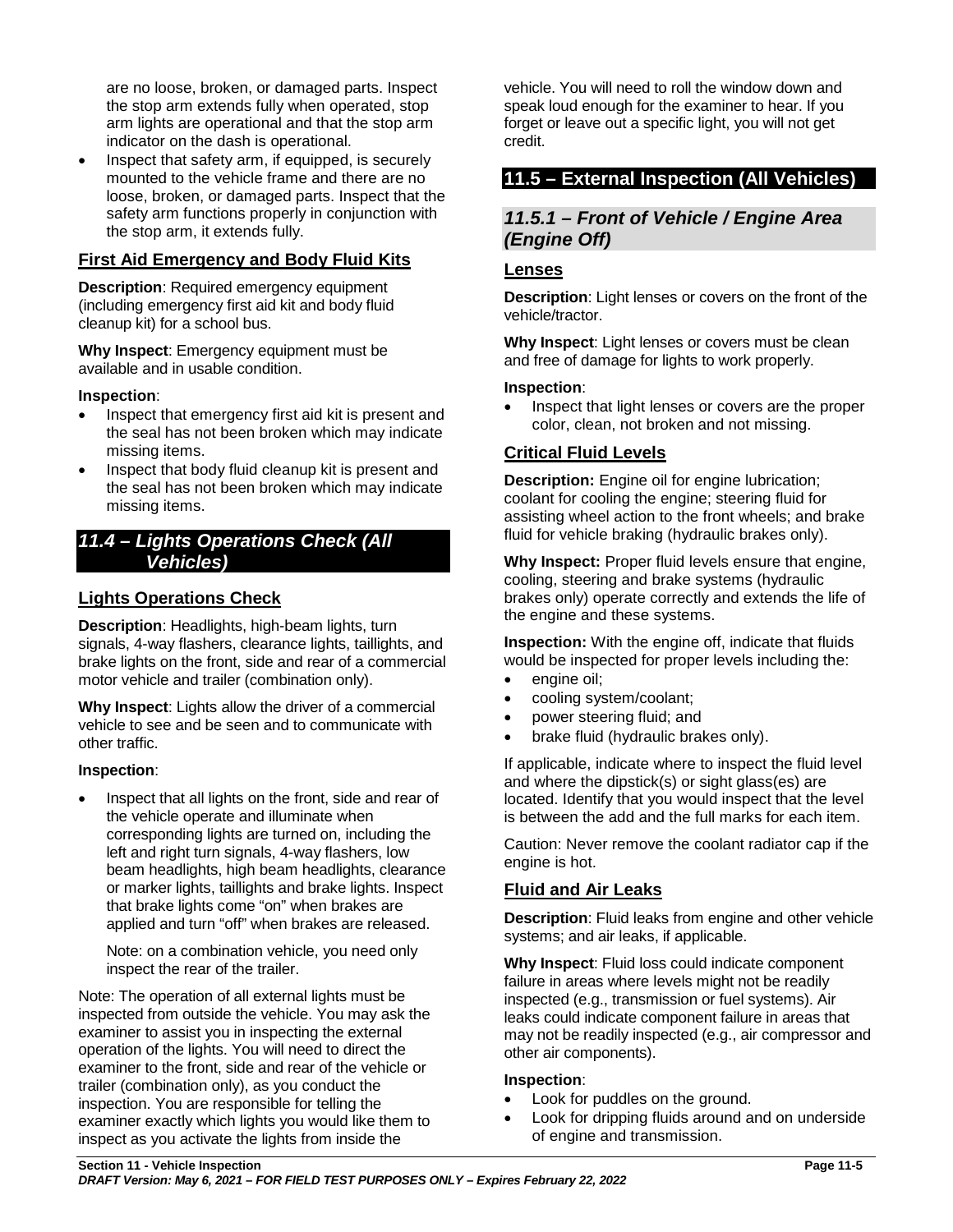• Inspect hoses and air lines, if applicable, for condition and leaks.

# **Steering System**

**Description**: Mechanisms that transform steering column action into wheel turning action.

**Why Inspect**: Worn, cracked, loose or broken steering parts could result in loss of steering. Movement in the linkage can cause the vehicle to wander or experience other serious control problems.

#### **Inspection**:

- Inspect that the power steering box is securely mounted and not leaking.
- Inspect that all steering hoses and connections are not cracked, worn or leaking.
- Inspect that the steering system has no missing nuts, bolts, or cotter keys.
- Inspect that visible connecting links, arms, and rods from the steering box to the wheel are not worn or cracked and that joints and sockets are not worn or loose.

# *11.5.2 – Axle Components/Steering Axle*

#### **Note: Be prepared to perform the same inspection, described in this section (11.5.2) on any of the vehicle axles.**

# **Tires**

**Description**: Tire/wheel assemblies in contact with the pavement.

**Why Inspect**: Underinflation increases the chance of blowout from excessive heat buildup due to increased flexing of the tire. Low tread depth increases the effect of hydroplaning, reduces traction and increases stopping distance.

Overinflation increases the chances of damage to the tire from curbs and potholes and loss of traction due to less tread in contact with the road. Cuts and bulges may cause tire failure, blowouts, and sudden loss of control.

**Inspection**: The following items must be inspected on each tire:

- Tire inflation: Inspect for proper inflation using a tire gauge. Make sure all valve stems are accessible.
- Tire condition: Inspect for cuts and damage that expose body plies to the tire in the tread and sidewall. Make sure that valve caps are not missing, and valve stems are not damaged or broken. Look for bumps and bulges in the sidewall and mismatched diameters in dual tires.
- Tread depth: Inspect for minimum tread depth with a tread depth gauge on all major tread grooves containing wear bars (4/32 on steering axle tires, 2/32 on all other tires).

Note: You will not get credit if you simply kick the tires or use a mallet to inspect for proper inflation. You must mention the use of a tire gauge.

Note: If the tires are equipped with an automatic tire inflation system (ATIS) or tire pressure monitoring system (TPMS) that has hoses connected to the tire valve stems, you need only mention that tire pressure is monitored and adjusted by an automatic system and inspect that it is working properly.

# **Rims/Wheels**

**Description**: The metal rims/wheels which tires are mounted on.

**Why Inspect**: Damaged rims can result in loss of a tire from the rim, loss of a wheel from an axle, loss of air pressure in a tire, a wheel rolling off a rim due to damage to flange, or split rim. A damaged wheel can result in loss of vehicle control, leading to a crash. Wheels and rims should be inspected for conditions that could result in a complete or partial wheel separation or air loss in the tire.

#### **Inspection**:

- Inspect for damaged, cracked or bent rims. Rims cannot have welding repairs. Inspect for rust trails that may indicate rim is loose on a wedge wheel, if applicable.
- Inspect studs and bolt holes to make sure they are not elongated (out of round) and there are no missing or loose nuts or bolts.

# **Wheel Fasteners (Lug Nuts)**

**Description**: Holds wheel on axle.

**Why Inspect**: Loose or missing lug nuts could result in the loss of a wheel and lead to a crash.

#### **Inspection**:

- Inspect that all lug nuts are present.
- Inspect that lug nuts are not loose and there are no signs of rust trails or shiny threads that may show looseness.
- Inspect that there are no broken studs.

# **Springs and Air Bags and Shocks**

**Description**: Leaf or coil springs for dampening wheel vibration forces created by rolling over road surface. Air bags that accompany springs or serve as the primary suspension system. Gas or hydraulic devices (shocks) that cushion vehicle suspension and stabilize the vehicle.

**Why Inspect**: Damaged or missing leaf springs or coils may lead to loss of control or rollover if the vehicle falls on the frame or on a tire. Shifted springs may strike a tire causing a blowout or interference with steering. Damaged air bags or shocks can affect vehicle handling and stopping distances.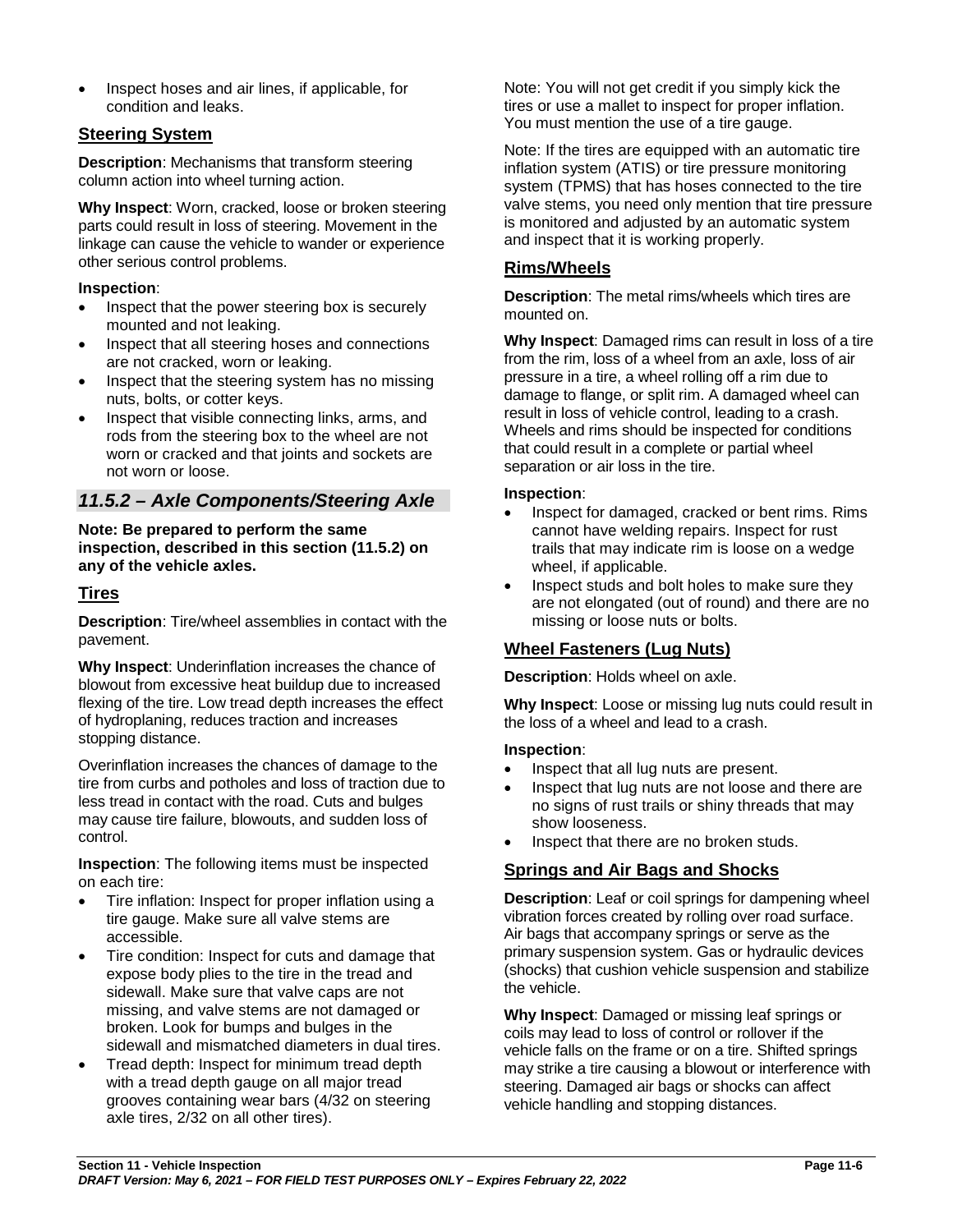**Inspection**: The following items must be inspected, where visible and accessible, on each axle:

- Inspect for missing, shifted, cracked, or broken leaf springs and inspect that spring mounts are not cracked, broken or missing any parts.
- Inspect for broken or distorted coil springs and inspect that mounts are not cracked, broken or have any missing parts.
- Inspect that the air ride suspension is secure, not damaged and not leaking (if equipped).
- Inspect that shock absorbers are secure, not damaged and not leaking (if equipped).
- Inspect that the vehicle is sitting level (front to rear and side to side).

Note: Inform the examiner if the suspension components are not visible or accessible, on vehicles such as transit or motor coach buses, and inspect that the vehicle is sitting level (front to rear and side to side) and note that a leaning vehicle may indicate a suspension problem.

# **Brake Lines / Hoses / Leaks**

**Description**: Carries air or hydraulic fluid to wheel brake assembly.

**Why Inspect**: Loss of hydraulic fluid may lead to loss of brake power and response. Loss of air pressure may cause wheel lockup.

#### **Inspection**:

- Inspect that hoses or lines can supply air or hydraulic fluid to the brakes and are not leaking.
- Inspect for cracked, worn or frayed hoses or lines.
- Inspect that all hose or line couplings and fittings are secure.

Note: If electric brakes, inspect that electric lines are secure, and casing is not worn or cracked.

# **Brake Contaminates**

**Description**: Contamination, such as grease, oil, etc., that can affect brake linings or pads that rub on the inside of a drum or around a disc to slow down or stop the vehicle.

**Why Inspect**: Contaminates on the brakes can cause a reduction in braking friction which may lead to a crash. Contaminates can also create a fire hazard.

#### **Inspection**:

If accessible, inspect for contaminants such as grease, oil, etc., on the brake lining or pads and the brake drum or disc that can affect braking capabilities.

# *11.5.3 – Side of Vehicle*

# **Lenses and Reflectors**

**Description**: Light lenses or covers and reflectors on the side of the vehicle and trailer (combination only).

**Why Inspect**: Light lenses or covers must be free of damage for lights to work properly. Reflectors allow the driver of a commercial vehicle to be seen and to communicate presence with other traffic.

#### **Inspection**:

- Inspect that light lenses or covers on the side of the vehicle and trailer (combination only) are proper color, clean, not broken and not missing.
- Inspect that reflectors on the side of the vehicle and trailer (combination only) are proper color, clean, none are broken or missing.

#### **Traffic Monitoring Devices**

**Description**: Side view mirrors for rear view of traffic to the sides and behind (all vehicles). Other monitoring devices, such as cameras, may be utilized with mirrors or instead of mirrors.

**Why Inspect**: Mirrors or other monitoring devices provide visibility to the sides and rear of the vehicle. The driver must be able to see other traffic, especially in blind areas.

#### **Inspection**:

- Inspect that mirror(s) are clean and not cracked and mirror brackets are not bent and are mounted securely with no missing parts.
- If equipped, rear and side view monitoring devices or cameras must be clean to view from the inside.

# **Battery/Electrical System**

**Description**: Batteries that supply electrical current for vehicle functions or serve as a partial or primary source for vehicle power.

**Why Inspect**: Damage to the batteries, electrical system or electric motor can cause vehicle breakdowns or electrical shortage leading to a fire onboard the vehicle.

**Inspection**: Wherever located:

- Inspect that batteries are secure, if visible.
- Inspect that all connections are tight and should not show signs of excessive corrosion, if visible.
- Inspect all electrical system cables and lines are secure and not cracked or worn.
- Inspect that battery box, cover or door is secure, if applicable.

Note: Inform the examiner if the batteries are not visible or accessible.

# **Fuel Tank(s)**

**Description**: A container that holds fuel.

**Why Inspect**: Leaks are a fire hazard and can cause driving hazards to other traffic. Fuel on pavement can be very slippery.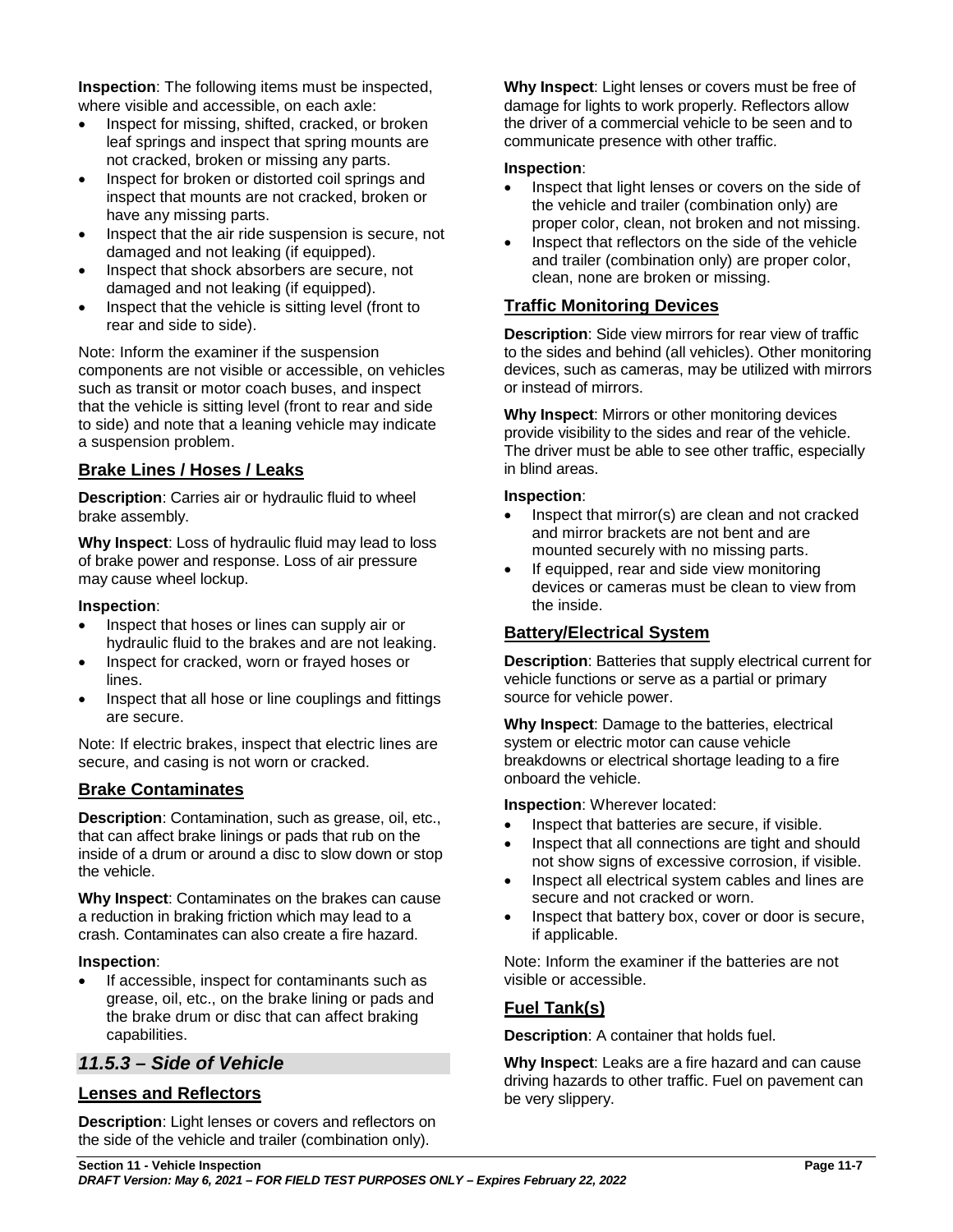#### **Inspection**:

• Inspect that all fuel tank(s), including Diesel Exhaust Fuel (DEF) tank(s), if equipped, are securely mounted, cap(s) are tight, and that there are no leaks from tank(s) or lines.

# **Frame(s)**

**Description**: Structural members for supporting vehicle body or trailer body.

**Why Inspect**: Loose or cracked frame members may reduce vehicle stability, cause handling and cornering problems (e.g., wandering, possible rollover) resulting in total loss of vehicle control. Cracks, breaks or holes in the cargo area can result in possible loss of cargo.

#### **Inspection**:

- Inspect for cracks, broken welds, holes or other damage to the frame members, including the trailer, if applicable.
- Inspect for cracks, breaks or holes in the cargo area or floor, including the trailer, if applicable.
- Inspect that trailer tandem release lever and pins are secure, if applicable.

# *11.5.4 – Rear of Vehicle or Trailer*

# **Lenses and Reflectors**

**Description:** Light lenses or covers and reflectors on rear of vehicle or trailer (combination only).

**Why Inspect**: Light lenses or covers must be free of damage for lights to work properly. Reflectors allow the driver of a commercial vehicle to be seen and to communicate presence with other traffic.

#### **Inspection**:

- Inspect that light lenses or covers are clean, not broken and not missing.
- Inspects that reflectors are clean, not broken and not missing.

Note: on a combination vehicle, you need only inspect the rear of the trailer.

# **11.6 – Combination Vehicles**

# *11.6.1 – Combination Vehicles Only*

#### **Air and Electric Lines / Connectors**

**Description**: Carry air and electricity from power unit to trailer.

**Why Inspect**: **Air Brakes** - Loss of air to the trailer will result in a partial or total loss of braking to the towed unit. A low air condition will cause sudden application of the trailer's spring brakes, which may result in loss of control and lead to a crash.

**Electric Brakes** - Loss of electrical connection to the trailer will result in total loss of braking and control to the towed unit and can lead to a crash.

**Electric Lines** - Damaged lines may result in loss of the vehicle's ability to communicate its maneuvers to other drivers (no turn, or brake lights). Not being seen by other traffic at night is a serious traffic hazard and can lead to a crash.

#### **Inspection**:

- Inspect that air and electric connectors on the power unit and trailer are seated and sealed, free of damage and locked into place.
- Inspect that air hoses and electrical lines are not cut, cracked, chafed, spliced, taped or worn (steel braid/electrical conductor must not show through). Listen for air leaks (air brake systems only).
- Inspect that electrical lines and air lines (if equipped) are not tangled, crimped or pinched, or dragging against vehicle parts or the ground.

Note: You must inspect the connections on both the power unit and trailer to receive credit.

**For the remainder of this section (11.6.1), you will need to study the type of coupling system your vehicle is equipped with – that you will be using for your Vehicle Inspection test:** 

- **Fifth Wheel Combination, or**
- **Pintle Hook Combination, or**
- **All Other Types of Combinations.**

# **FOR FIFTH WHEEL COMBINATIONS ONLY**

# **Fifth Wheel Skid Plate**

**Description**: Plate on which the trailer rests and secures the trailer kingpin.

**Why Inspect**: A faulty or damaged fifth wheel skid plate and an improper connection between the tractor and the trailer can result in handling problems, rollover, or separation of the tractor and trailer leading to a crash.

#### **Inspection**:

- Inspect that the fifth wheel skid plate is securely mounted to the vehicle by the fifth wheel platform.
- Inspect for cracks, breaks or excessive wear.
- Inspect for proper lubrication, if applicable.

#### **Kingpin, Apron & Gap**

**Description**: Pin that attaches the semi-trailer to tractor (kingpin) and the metal plate attached to the kingpin that provides the surface for resting the trailer on the fifth wheel (apron).

**Why Inspect**: Wear or damage to the kingpin can result in handling problems, rollover, or separation of the tractor and trailer leading to a crash.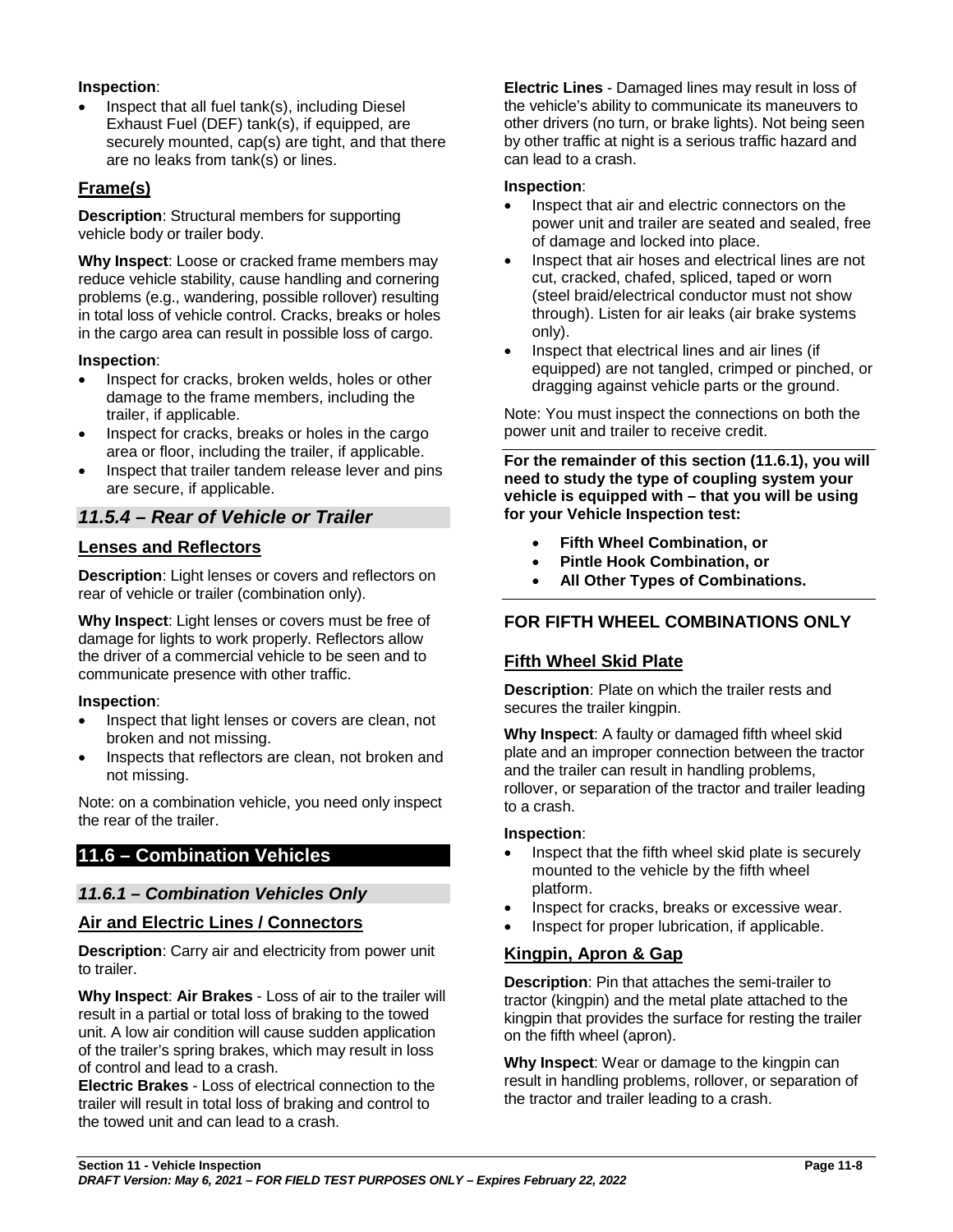#### **Inspection**:

- Inspect that the kingpin is in place and not bent, damaged or worn.
- Inspect that the visible part of the apron is not bent, cracked, or broken.
- Inspect that the trailer is lying flat on the fifth wheel skid plate and there is no space between the apron and fifth wheel (no gap).
- Inspect for proper lubrication, if applicable.

#### OR

# **FOR PINTLE HOOK COMBINATIONS ONLY**

#### **Pintle Hook**

**Description**: Tow hitch or receiving coupling which the trailer drawbar ring/eye locks into.

**Why Inspect**: A faulty or damaged pintle hook and an improper connection between the power unit and the trailer can result in handling problems, rollover, or separation of the power unit and trailer leading to a crash.

#### **Inspection**:

- Inspect that the pintle hook is securely mounted to the vehicle frame.
- Inspect for loose or missing parts including mounting bolts, nuts, pins, brackets and clamps.
- Inspect for cracks, breaks or excessive wear.

#### **Trailer Drawbar Ring & Tongue**

**Description**: Trailer drawbar ring or eye attached to the front of the trailer tongue that secures into the pintle hook for coupling. The trailer tongue that extends from the trailer's main body frame to allow for coupling and turning.

**Why Inspect**: Wear, damage, cracks or improper welds in the drawbar ring and trailer tongue may result in loss of the trailer leading to a crash.

#### **Inspection**:

- Inspect that the drawbar ring or eye is not bent or twisted.
- Inspect that the drawbar ring or eye is secured to the trailer tongue and there are no loose or missing bolts, broken welds, or cracks.
- Inspect that the drawbar ring or eye is not worn.
- Inspect the trailer tongue for dents, twists, cracks, and broken welds and that the trailer tongue can support the weight of the load. If extendable, inspects that bolts, locking pins and cotter pins are in place.

#### OR

# **ALL OTHER TYPES OF COMBINATIONS**

Note: Coupling systems vary. If you have another type of coupling system, you will need to describe to the examiner how it works and what you are inspecting.

# **Tow Hitch**

**Description**: Tow or receiver hitch and trailer ball, which the trailer coupler rests on.

**Why Inspect**: A faulty or damaged tow hitch or other mechanism and an improper connection between the power unit and the trailer can result in handling problems, rollover, or separation of the power unit and trailer leading to a crash.

#### **Inspection**:

- Inspect that the tow hitch or other mechanism is securely mounted to the vehicle frame. Inspect sway bar/control, if equipped.
- Inspect for loose or missing parts including mounting bolts, nuts, pins, brackets and clamps, including the trailer ball or other mechanism.
- Inspect for cracks, breaks or excessive wear.

# **Trailer Coupler & Tongue**

**Description**: Trailer coupler attached to the front of the trailer tongue that latches to the trailer hitch and trailer ball. The trailer tongue that extends from the trailer's main body frame to allow for coupling and turning.

**Why Inspect**: Wear, damage, cracks or improper welds in the trailer coupler and trailer tongue may result in loss of the trailer leading to a crash.

#### **Inspection**:

- Inspect that the trailer coupler is not bent or twisted.
- Inspect that the trailer coupler is secured to the trailer tongue and there are no loose or missing bolts, broken welds, or cracks.
- Inspect that the trailer coupler is not worn.
- Inspect the trailer tongue for dents, twists, cracks, and broken welds and that the trailer tongue can support the weight of the load. If extendable, inspects that bolts, locking pins and cotter pins are in place.

# **Locking and Safety Devices**

**Description**: Locking connection and safety devices that keep the trailer locked into place.

**Why Inspect**: The trailer could uncouple during travel if the locking mechanisms are not secured. Safety devices help to keep the locking mechanism in place and provide assistance should the connection fail.

#### **Inspection**: **Fifth Wheel Coupling Systems Only**

- Look into fifth wheel gap and inspect that locking jaws or lever are fully secured around the kingpin and inspect for play between kingpin and locking jaws/lever.
- Inspect that the release arm is in the engaged position and the safety latch or lock (if equipped) is in place.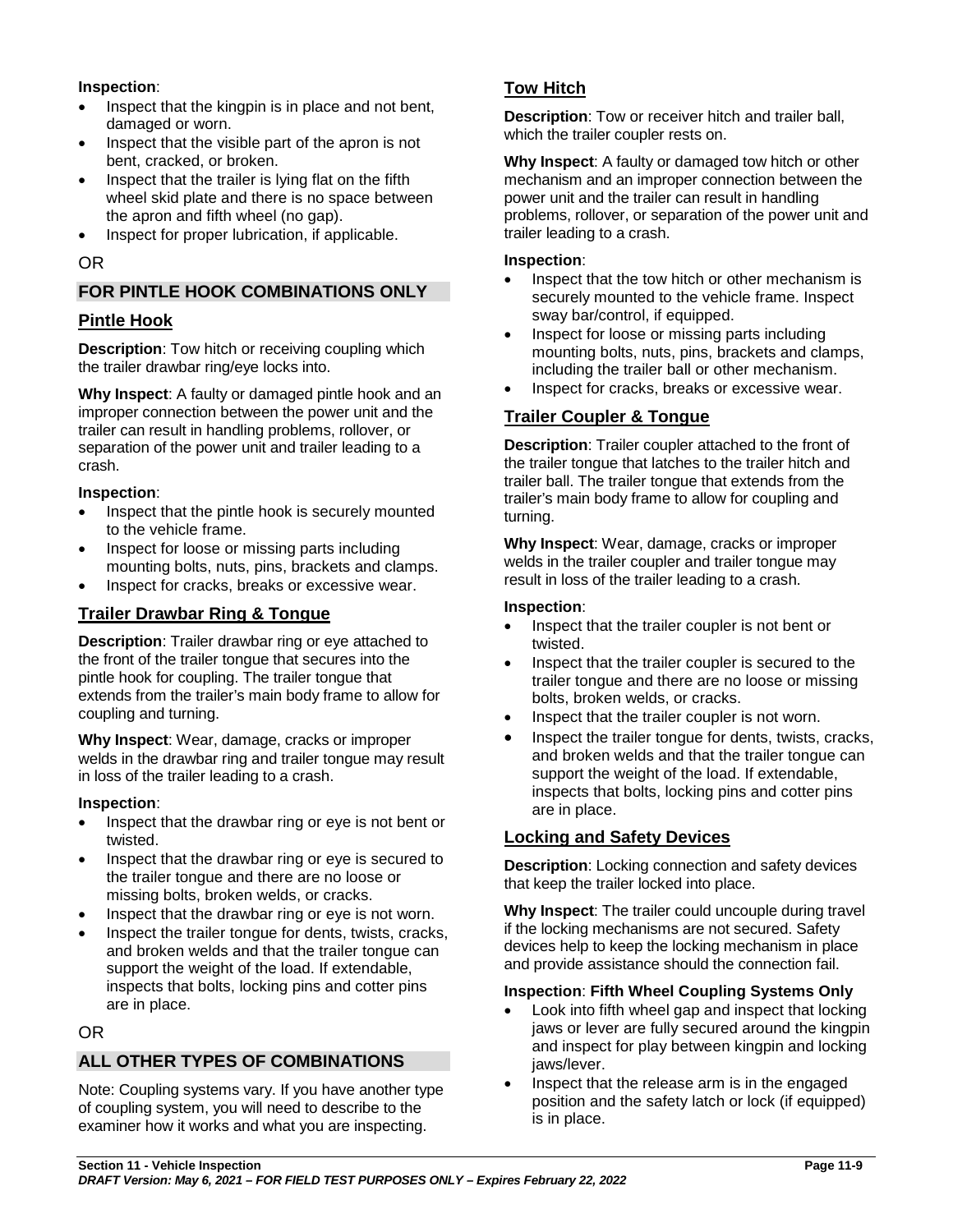Inspect the sliding fifth wheel locking pins (if equipped) for damage and the pins are fully engaged.

#### OR

#### **Inspection**: **All Other Coupling Systems**

- Inspect the locking mechanism or latch for missing or broken parts and make sure the pintle or hitch release lever or latch is locked in place and secure.
- Inspect that safety pins and cotter pins are in place and not missing, if present.
- Inspect that safety cables or chains are secure and free of kinks and excessive slack, if present. Breakaway cables must be engaged.

# *11.6.2 – Trailers Only*

# **Landing Gear & Clearance**

**Description**: Supports front end of trailer when trailer is not coupled to a truck or tractor.

**Why Inspect**: Landing gear must be raised properly so that it will not strike the ground during travel and must clear the back of the power unit while turning. Its handle must be secured to the vehicle so it will not move and strike other traffic. Any damage to landing gear supports may result in the trailer tipping or falling over when disconnected.

#### **Inspection**:

- Inspect that the landing gear is fully raised, has no missing parts, the crank handle is secure, and the support frame and landing pads are not damaged.
- If power operated, inspect for air or hydraulic leaks.
- If tractor semi-trailer, inspect that the fifth wheel is positioned properly so that the tractor frame will clear the landing gear during turns.

# **Reflective Tape**

**Description**: Reflective tape on the side and rear of the trailer, if required.

**Why Inspect**: Reflective tape on a trailer allows the driver of a commercial vehicle to be seen and to communicate presence with other traffic.

#### **Inspection**:

• Inspect that reflector tape on the sides and rear of the trailer are present and affixed securely to the vehicle.

Note: Reflective tape is only required for trailers. Some jurisdictional laws may require for school buses.

# **Basic Control Skills Test**

Remember, the Vehicle Inspection test must be passed before you can proceed to the Basic Control Skills test (covered in the next section).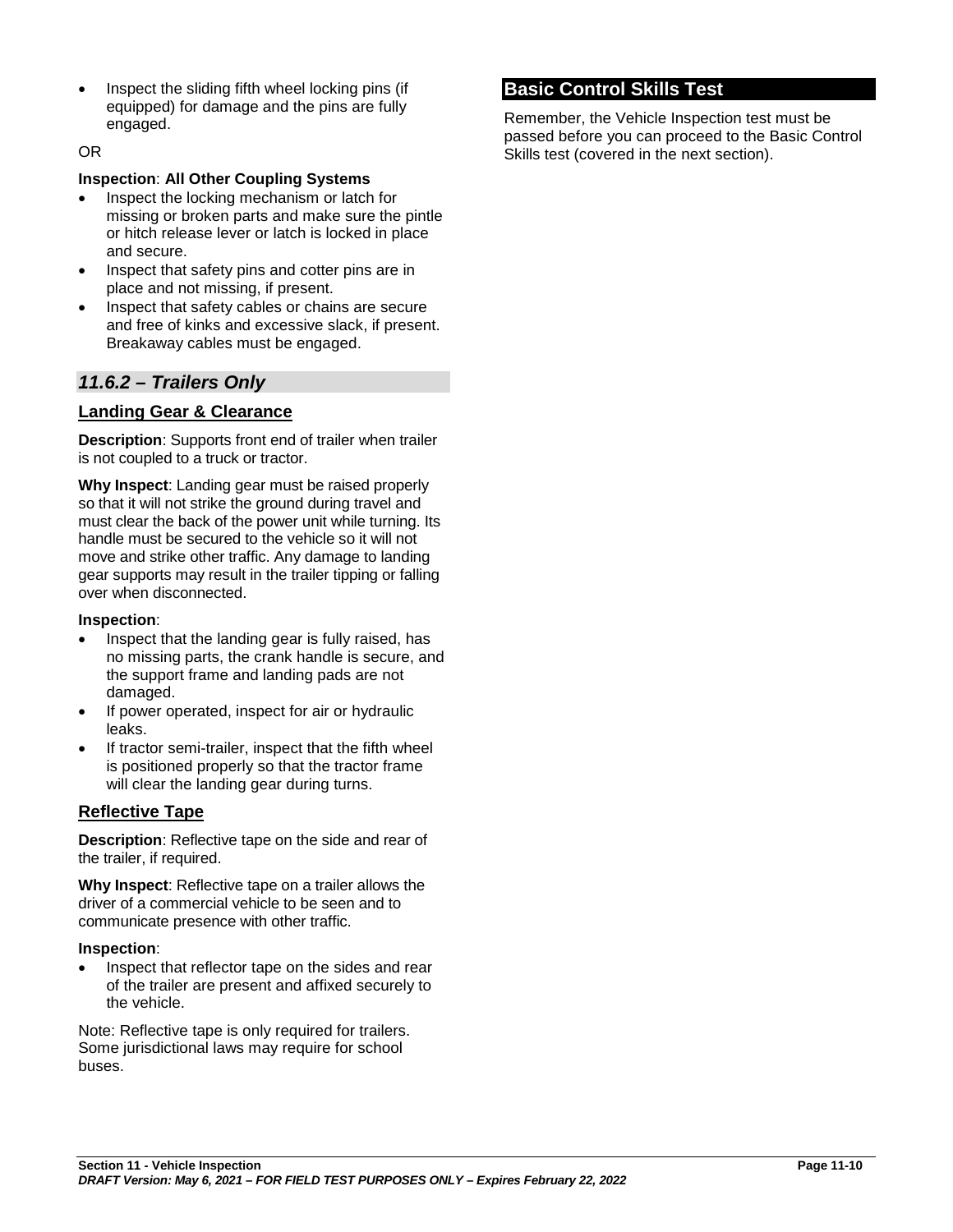# **Class A Checklist Tractor Semi-Trailer or Truck & Trailer or Bus & Trailer**

#### **In-Vehicle/Engine Start**   $\Box$  \*air or \*hydraulic brake check  $\Box$  parking & trailer brake check  $\Box$  service brake check  $\Box$  lighting indicators  $\Box$  emergency equipment  $\Box$  windshield & traffic monitoring devices  $\Box$  wipers & washers ☐ heater & defroster  $\Box$  horn(s) **Lights Operations Check**   $\Box$  all external lights **Front of Vehicle/Engine Area** ☐ lenses  $\Box$  fluid levels ☐ fluid & air leaks  $\Box$  steering systems **Steering Axle**   $\Box$  tires ☐ rims  $\Box$  lug nuts  $\Box$  springs & air bags & shocks ☐ brake lines or hoses & leaks ☐ brake contaminates **Side of Vehicle**  ☐ lenses & reflectors  $\Box$  traffic monitoring devices  $\Box$  battery  $\Box$  fuel tank(s)  $\Box$  frame(s) **Combination Vehicles Only**  □ air & electric lines & connectors  $\Box$  fifth wheel skid plate or pintle hook or tow hitch  $\Box$  kingpin & apron & gap or drawbar ring & tongue or coupler & tongue  $\Box$  locking & safety devices **Trailer Only**  □ landing gear & clearance  $\Box$  reflective tape **Rear of Trailer** ☐ lenses & reflectors **Passenger and School Bus Only**  $\Box$  passenger entry & lift  $\Box$  emergency exits ☐ passenger seating **School Bus Only**  $\Box$  student lights (front & back)  $\Box$  stop arm(s) & safety arm  $\Box$  first aid & body fluid kits

\* Automatic failure if not performed correctly

 $\Box$  passenger monitoring devices

You may use this checklist for your CDL Vehicle Inspection test and check off items as you have completed them, **NO** additional markings or writing may be placed on this list. You **MUST** name, point to and/or touch and fully explain what you are inspecting each safety critical item for. If you do not do so, you will not get credit for the item(s).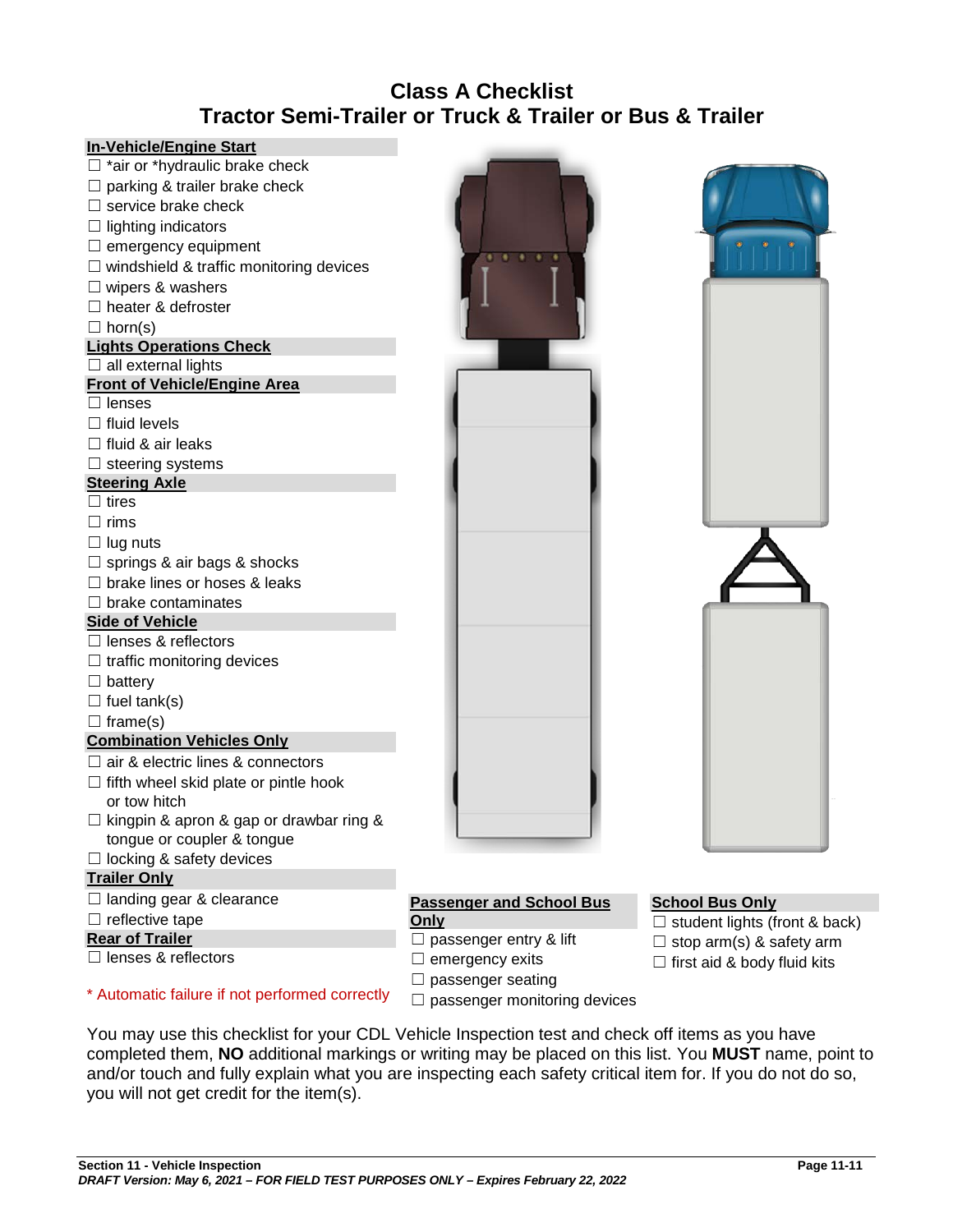# **Class B or Class C Checklist Straight Truck or Other Straight Vehicle**

| <b>III-venicle/crighte Start</b>                     |  |
|------------------------------------------------------|--|
| $\Box$ *air or *hydraulic brake check                |  |
| parking & trailer brake check                        |  |
| service brake check                                  |  |
| lighting indicators                                  |  |
| $\Box$ emergency equipment                           |  |
| windshield & traffic monitoring devices              |  |
| $\Box$ wipers & washers                              |  |
| □ heater & defroster                                 |  |
| $\Box$ horn(s)                                       |  |
| <b>Lights Operations Check</b>                       |  |
| $\Box$ all external lights                           |  |
| <b>Front of Vehicle/Engine Area</b>                  |  |
| $\Box$ lenses                                        |  |
| $\Box$ fluid levels                                  |  |
| $\Box$ fluid & air leaks                             |  |
| $\Box$ steering systems                              |  |
| <b>Steering Axle</b>                                 |  |
| $\Box$ tires                                         |  |
| rims                                                 |  |
| $\Box$ lug nuts                                      |  |
| $\Box$ springs & air bags & shocks                   |  |
| brake lines or hoses & leaks                         |  |
| brake contaminates<br>П                              |  |
| <b>Side of Vehicle</b><br>$\Box$ lenses & reflectors |  |
|                                                      |  |
| $\Box$ traffic monitoring devices                    |  |
| $\Box$ battery<br>$\Box$ fuel tank(s)                |  |
| frame(s)                                             |  |
| $\sqcup$<br><b>Rear of Vehicle</b>                   |  |
| lenses & reflectors                                  |  |
|                                                      |  |

# \* Automatic failure if not performed correctly

**In-Vehicle/Engine Start** 

You may use this checklist for your CDL Vehicle Inspection test and check off items as you have completed them, **NO** additional markings or writing may be placed on this list. You **MUST** name, point to and/or touch and fully explain what you are inspecting each safety critical item for. If you do not do so, you will not get credit for the item(s).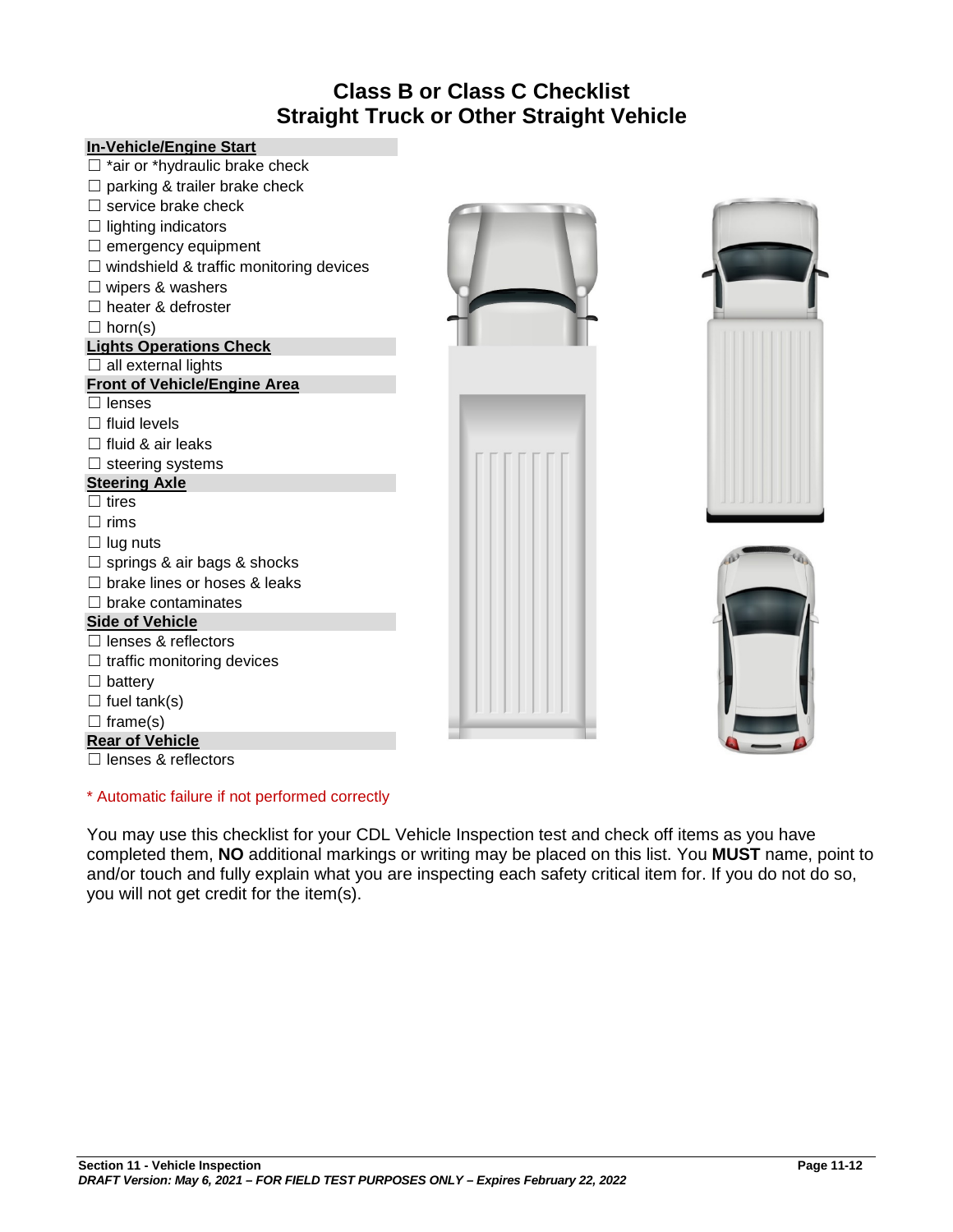# **Class B or Class C Checklist Passenger or School Bus**

| $\Box$ *air or *hydraulic brake check                                |  |
|----------------------------------------------------------------------|--|
| $\Box$ parking & trailer brake check                                 |  |
| $\square$ service brake check                                        |  |
| $\Box$ lighting indicators                                           |  |
| $\Box$ emergency equipment                                           |  |
| $\Box$ windshield & traffic monitoring devices                       |  |
| $\Box$ wipers & washers                                              |  |
| $\Box$ heater & defroster                                            |  |
| $\Box$ horn(s)                                                       |  |
| <b>Passenger and School Bus Only</b>                                 |  |
| $\Box$ passenger entry & lift                                        |  |
| $\square$ emergency exits                                            |  |
| $\Box$ passenger seating                                             |  |
| $\Box$ passenger monitoring devices                                  |  |
| <b>School Bus Only</b><br>$\Box$ student lights (front & back)       |  |
|                                                                      |  |
| $\Box$ stop arm(s) & safety arm                                      |  |
| $\Box$ first aid & body fluid kits<br><b>Lights Operations Check</b> |  |
| $\Box$ all external lights                                           |  |
| <b>Front of Vehicle/Engine Area</b>                                  |  |
| $\Box$ lenses                                                        |  |
| $\Box$ fluid levels                                                  |  |
| $\Box$ fluid & air leaks                                             |  |
| $\Box$ steering systems                                              |  |
| <b>Steering Axle</b>                                                 |  |
| $\Box$ tires                                                         |  |
| $\Box$ rims                                                          |  |
| $\Box$ lug nuts                                                      |  |
| $\Box$ springs & air bags & shocks                                   |  |
| $\Box$ brake lines or hoses & leaks                                  |  |
| $\Box$ brake contaminates                                            |  |
| <b>Side of Vehicle</b>                                               |  |
| □ lenses & reflectors                                                |  |
| $\Box$ traffic monitoring devices                                    |  |
| $\Box$ battery                                                       |  |
| $\Box$ fuel tank(s)                                                  |  |
| $\Box$ frame(s)                                                      |  |
| <b>Rear of Vehicle</b>                                               |  |
| $\Box$ lenses & reflectors                                           |  |
|                                                                      |  |

\* Automatic failure if not performed correctly

**In-Vehicle/Engine Start** 

You may use this checklist for your CDL Vehicle Inspection test and check off items as you have completed them, **NO** additional markings or writing may be placed on this list. You **MUST** name, point to and/or touch and fully explain what you are inspecting each safety critical item for. If you do not do so, you will not get credit for the item(s).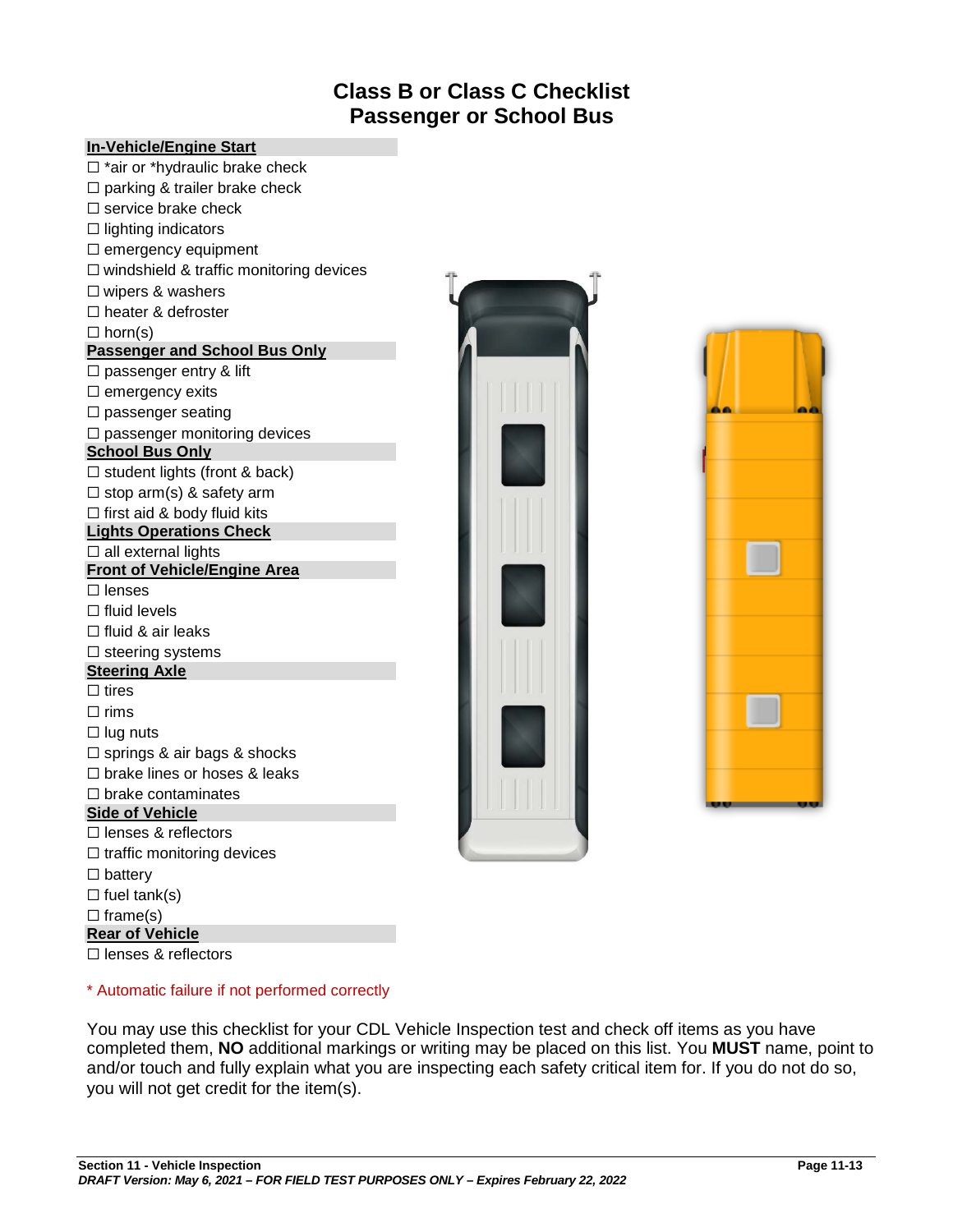# **THIS PAGE LEFT INTENTIONALLY BLANK**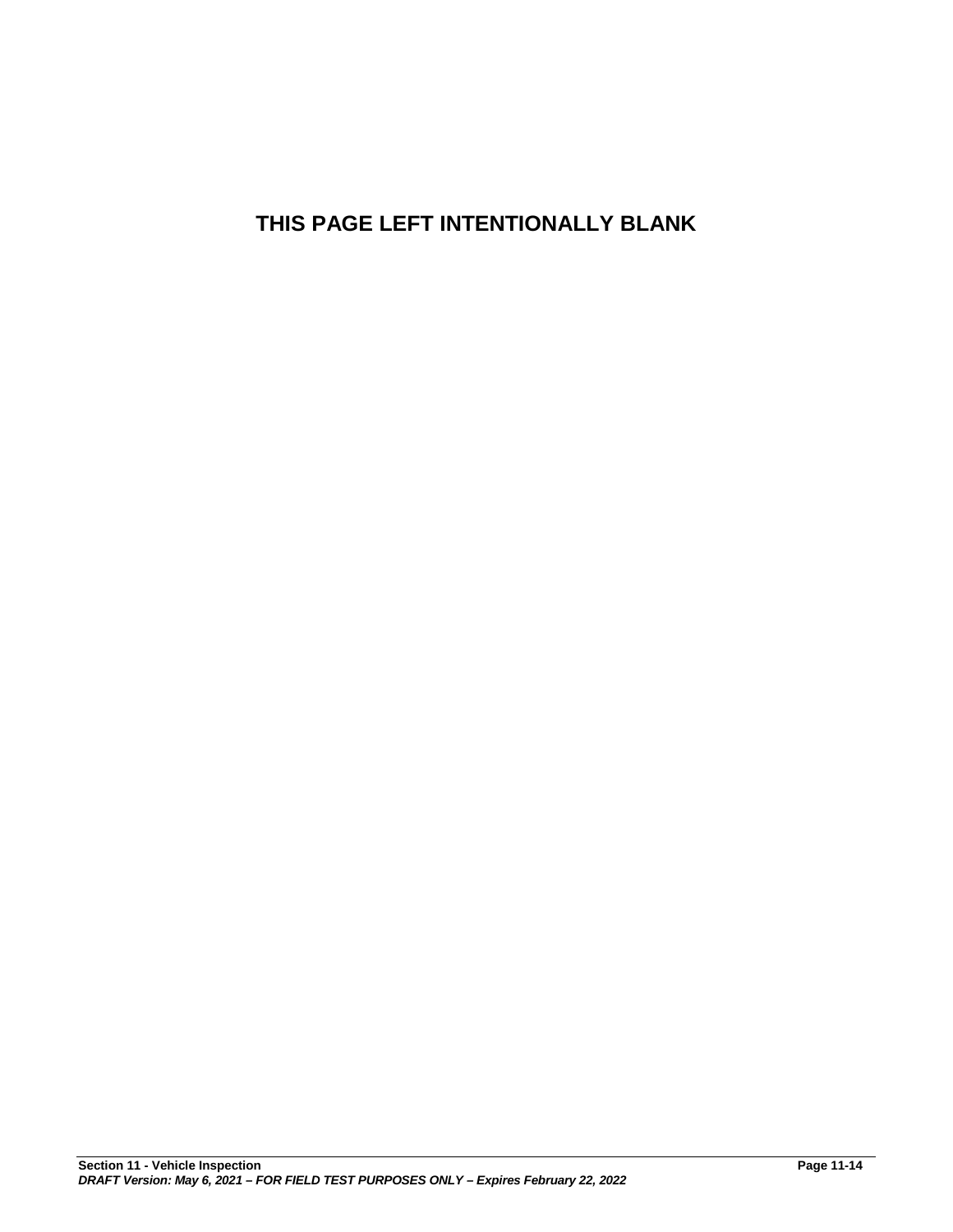# <span id="page-17-0"></span>**Section 12 Basic Control Skills Test**

**This Section Covers**

- **Basic Control Skills Test Scoring**
- **Basic Control Skills Test Exercises**

For the Basic Control Skills test, you will demonstrate basic skills in controlling a commercial vehicle and judging its position in relation to other objects.

It tests for the basic skills needed for safe control and operation of the vehicle. The types of judgment and skills required for these basic control skills are also required in many different driving situations.

You will receive points for changing direction to gain a better position, crossing over or touching boundary lines or cones and for your final position.

You may be permitted to exit the vehicle to check around the vehicle during backing exercises. When exiting or entering the vehicle, you must set your parking brake, place the vehicle in neutral; and safely exit/enter a TRUCK facing the vehicle while maintaining three points of contact. When exiting a bus, face forward and maintain a firm grasp on handrails, at all times.

If at any time you open the door, move from a seated position when in physical control of the vehicle, (or on a bus, walk to the back to get a better view), you will be scored for a look.

You will receive specific instructions for each exercise prior to performing them. You will have an opportunity to ask questions. You must complete the exercise as directed. If you see the examiner raise their hand (like this  $\sqrt[m]{\ }$ ), stop and return your vehicle within the exercise boundary lines.

Your Basic Control Skills test will include the following exercises, either off-road or somewhere on the street during the Road Test:

- Step 1 Forward Stop,
- Step 2 Straight-Line Backing,
- Step 3 Forward Offset Tracking, and
- Step 4 Reverse Offset Backing.

These exercises are shown in Figures 12.1 through 12.4 on page 12-4.

# **12.1 Scoring**

During the Basic Control Skills test exercises, you will be scored for:

**Pull-ups** – pulling forward on a backing exercise to clear an encroachment or to get a better position is

scored as a "pull-up." These exercises include Exercise 2 – Straight-Line Backing and Exercise 4 – Reverse Offset Backing. The examiner will score the number of times you pull-up.

Stopping without changing direction does not count as a pull-up.

You will not be penalized for initial pull-ups. However, an excessive number of pull-ups, will count as errors. Your examiner will cover "pull-ups" when giving instructions for these exercises.

**Back-ups** – backing up on a forward moving exercise to clear an encroachment or to get a better position is scored as a "back-up." "Back-ups" will be scored on Exercise 3 – Forward Offset Tracking. The examiner will score the number of times you back-up.

**Encroachments** – crossing over or touching exercise boundary lines or cones with any portion of your vehicle, other than the vehicle's mirrors (door or fender) or other unique vehicle parts at door mirror height or higher, such as a bucket truck, is scored as an encroachment. Unique parts below door mirror height are counted as an "encroachment."

If you have encroached, the examiner will stop you and you must return the vehicle within the exercise boundaries. You must stop immediately when signaled by the examiner. The examiner will score the number of times you touch or cross over an exercise boundary line or cone. Each encroachment will count as an error.

**Looks** – exiting the vehicle while performing an exercise to check the vehicle's position while backing. You may be permitted to safely stop and exit the vehicle to check the external position of the vehicle (look).

When doing so, you must set the parking brake(s) and place the vehicle in neutral. Then, when exiting/entering the vehicle, you must do so safely by facing the vehicle and maintaining three (3) points of contact with the vehicle at all times (when exiting/entering a bus, you may face forward and maintain a firm grasp on the handrail at all times). If you do not safely secure the vehicle or safely exit/enter the vehicle, it may result in an automatic failure for an unsafe act.

If you open your door or move from a seated position, it will count as a "look." If you open your door while the vehicle is moving (not in neutral and park), it may result in an automatic failure for an unsafe act.

On a bus, if you walk to the back of the bus to get a better view, it will count as a "look."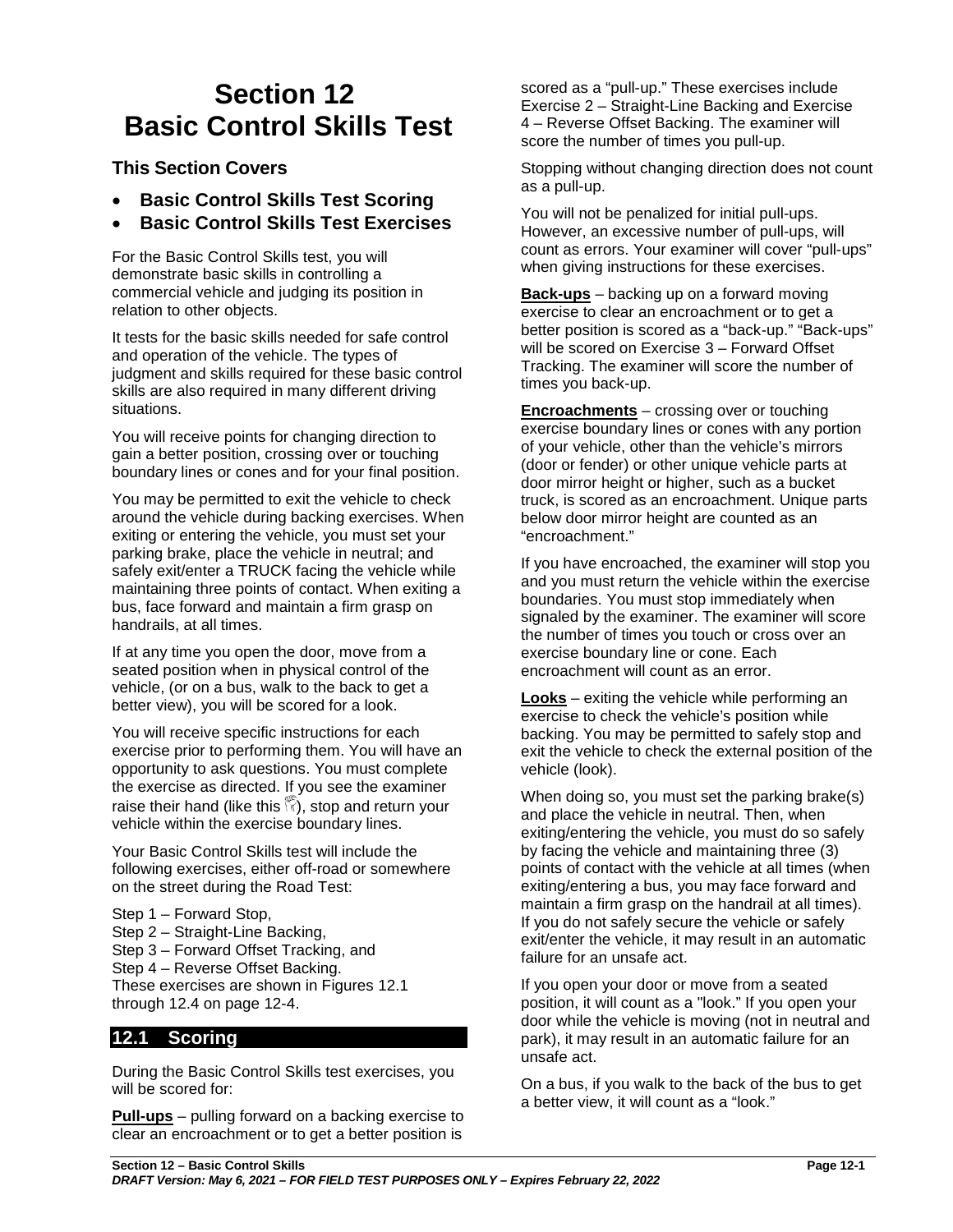You may be allowed a maximum of one (1) free look on Exercise 2 – Straight-line Backing, and two (2) free looks on Exercise 4 – Reverse Offset Backing, to check the position of your vehicle. Your examiner will cover "looks" when giving instructions for these exercises.

**Final Position** – the final position of the vehicle for backing exercises. You will be scored for final vehicle position on Exercise 2 – Straight-Line Backing and on Exercise 4 – Reverse Offset Backing.

It is important that you finish each exercise exactly as the examiner has instructed. Your vehicle must be within final exercise boundaries (other than mirrors and unique vehicle parts higher than the door mirrors, such as a bucket truck). If you do not maneuver the vehicle into its final position as described by the examiner, you will be penalized and will fail the Basic Control Skills test. You MUST complete the exercises as directed.

#### **Failure to Follow Instructions or Unsafe Act** –

Failure to follow examiner instructions for completing the exercise as directed may result in an automatic failure and the test may be terminated by the examiner. Always follow the examiner instructions and directions. If you do not understand the instructions or understand how to complete the exercises, ask the examiner for clarification. [If permitted, you may ask the examiner to walk you through the exercise area.]

Committing an "unsafe act" (e.g., forgetting to set the parking brake or opening the door while in motion), may result in an automatic failure for an unsafe act and the test may be terminated by the examiner. Safety of the driver, the examiner and the testing area is of the highest priority. Always think SAFETY.

# **12.2 Exercises**

# *12.2.1 Exercise 1 – Forward Stop*

You will demonstrate your ability to judge the front

of your vehicle during a controlled stop. Drive forward through the alley and stop with the front most part of the vehicle (other than unique vehicle parts higher than the door mirrors, such as a bucket truck) within the box



at the end of the alley without going past it. You may stop only once.



Your examiner will point out the front most part of your vehicle when giving instructions for this exercise.

When you have stopped, set your parking brake, shift to neural and sound the horn. The examiner will then score the exercise. You will receive points if the front most part of the vehicle (other than unique vehicle parts higher than the door mirrors, such as a bucket truck) is not in the stop box. (See Figure 12.1 on page 12-4).

# *12.2.2*

# *Exercise 2 – Straight Line Backing*

You will demonstrate your ability to back a vehicle in a straight line. From your stopped position from the previous exercise, the examiner will ask you to pull forward and stop when they raise their hand (like this  $\mathbb{R}$ ).

Then back straight through the alley until the front of your vehicle has cleared the last set of cones at the far end of the alley. (See Figure 12.2 on page 12-4)



You will be scored for pull-ups, encroachments and final position.

You are allowed one (1) free pull-up and may safely exit the vehicle only one (1) time to check around the vehicle.

When you have completed the exercise, set your parking brake, shift to neutral and sound your horn. This will inform the examiner you have completed the exercise and allow them to score your final position.

# *12.2.3 Exercise 3 – Forward Offset Tracking*

You will demonstrate your ability to maneuver a vehicle around other objects while moving forward.



You will drive forward and steer to the left through the opening into the opposite lane, keeping the right most rear tire between the cone and the line.



You will be scored for back-ups, encroachments and forward tracking clearance (rear tire between the cone and the line).

There are NO free back-ups, and you are NOT permitted to exit the vehicle during this exercise.

Stop your vehicle when you are parallel to the outer boundary, prior to or at the cones at the far end of the exercise. Then, set your parking brake, shift to neutral and sound your horn. This will inform the examiner you have completed the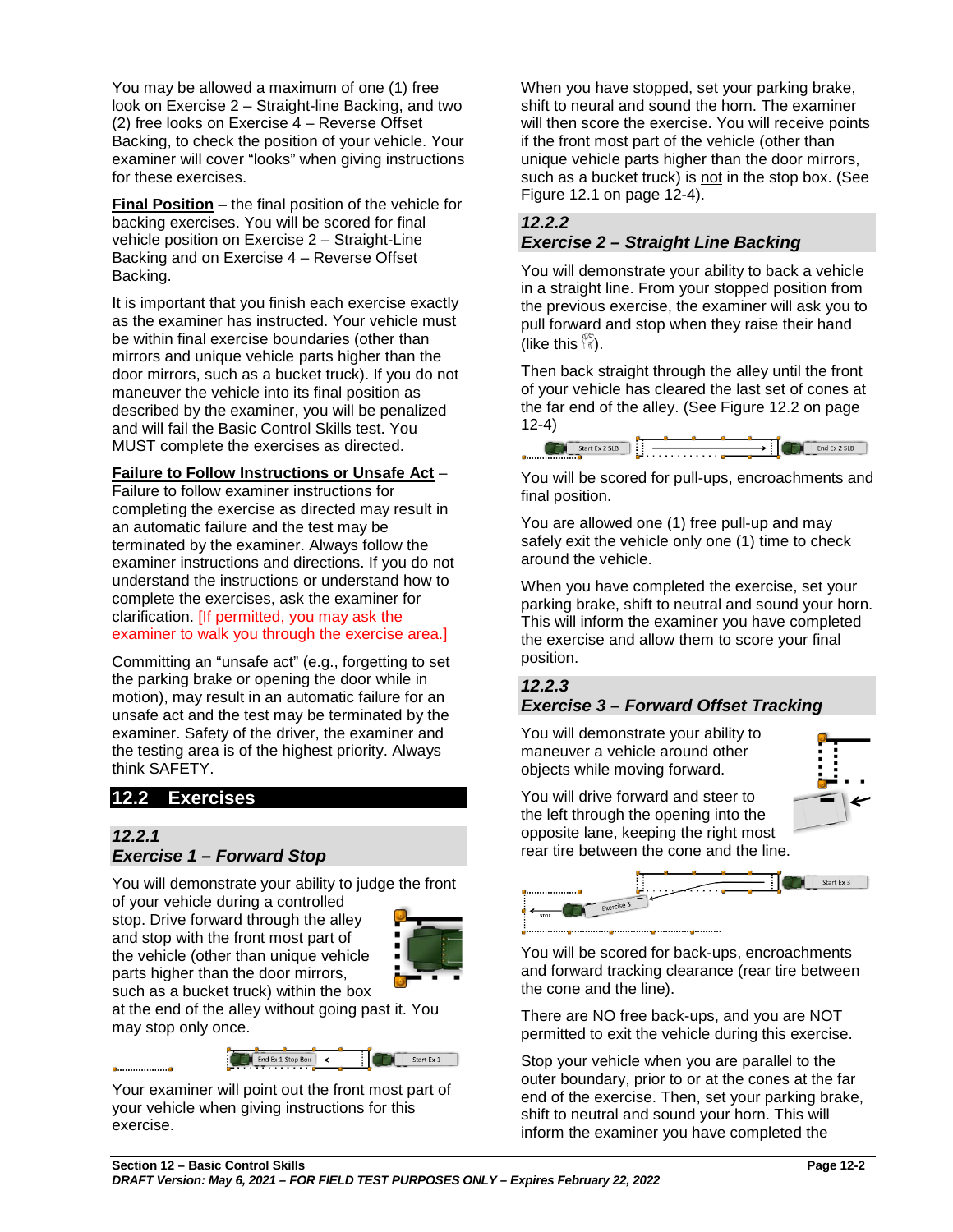exercise and allow them to score the exercise. (See Figure 12.3 on page 12-4)

# *12.2.4 Exercise 4 – Reverse Offset Backing*

You will demonstrate your ability to offset back and park a vehicle at the end of an alley. Starting parallel with the outer boundary, offset back into the alley, bringing the rear most part of your vehicle (other than unique vehicle parts higher than the door mirrors, such as a bucket truck) within three (3) feet of the rear of the alley.

Stop with the rear most part of the vehicle (other than unique vehicle parts) in the three (3) foot box at the end of the alley.



Your examiner will point out the rear most part of your vehicle when giving instructions for this exercise.

Your vehicle must be straight within the alley when completed. Your vehicle must be completely within the defined exercise boundaries when completed (other than mirrors or other unique vehicle parts higher than the door mirrors, such as a bucket truck). You may not go beyond the outer boundary line. (See Figure 12.4 on page 12-4)



You will be scored for pull-ups, encroachments and final position.

You are allowed two (2) free pull-ups and may exit the vehicle a maximum of two (2) times to check around the vehicle during this exercise.

When you have completed the exercise, set your parking brake, shift to neutral and sound your horn. This will inform the examiner you have completed the exercise and allow them to score your final position.

# **Road Test**

Remember, the Basic Control Skills test must be passed before you can proceed to the Road Test.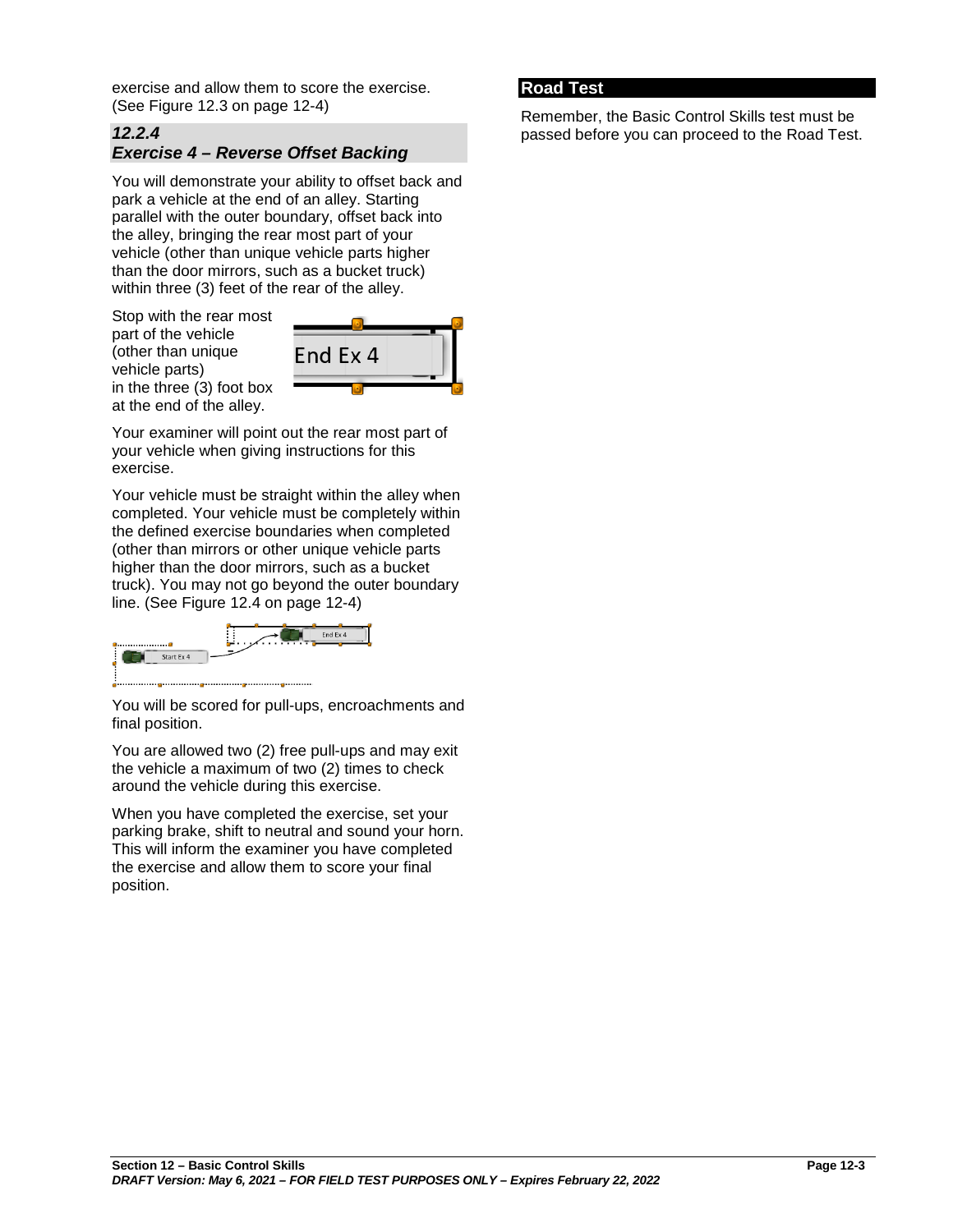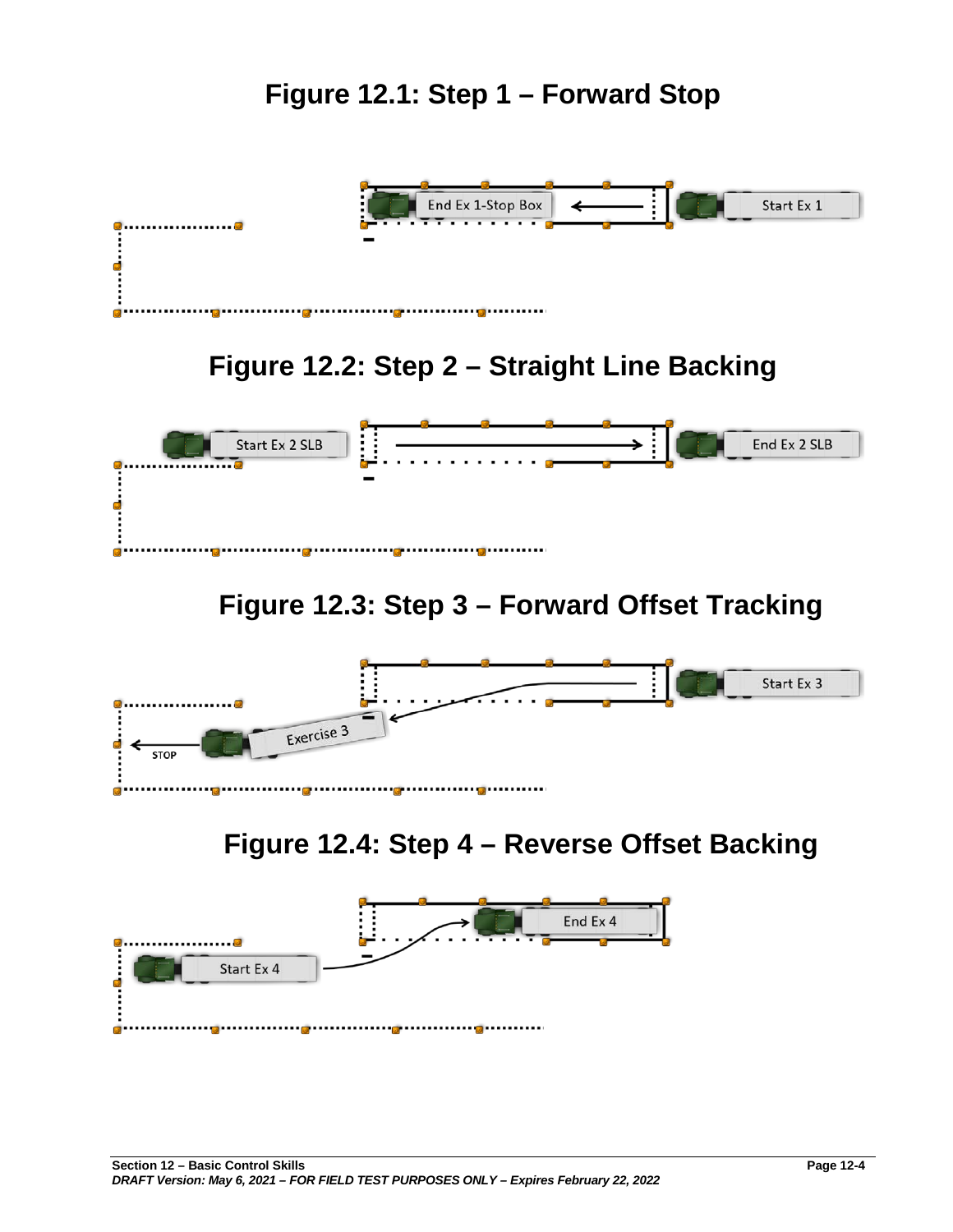**Basic Control Skills Diagram w/ Cone Placement**

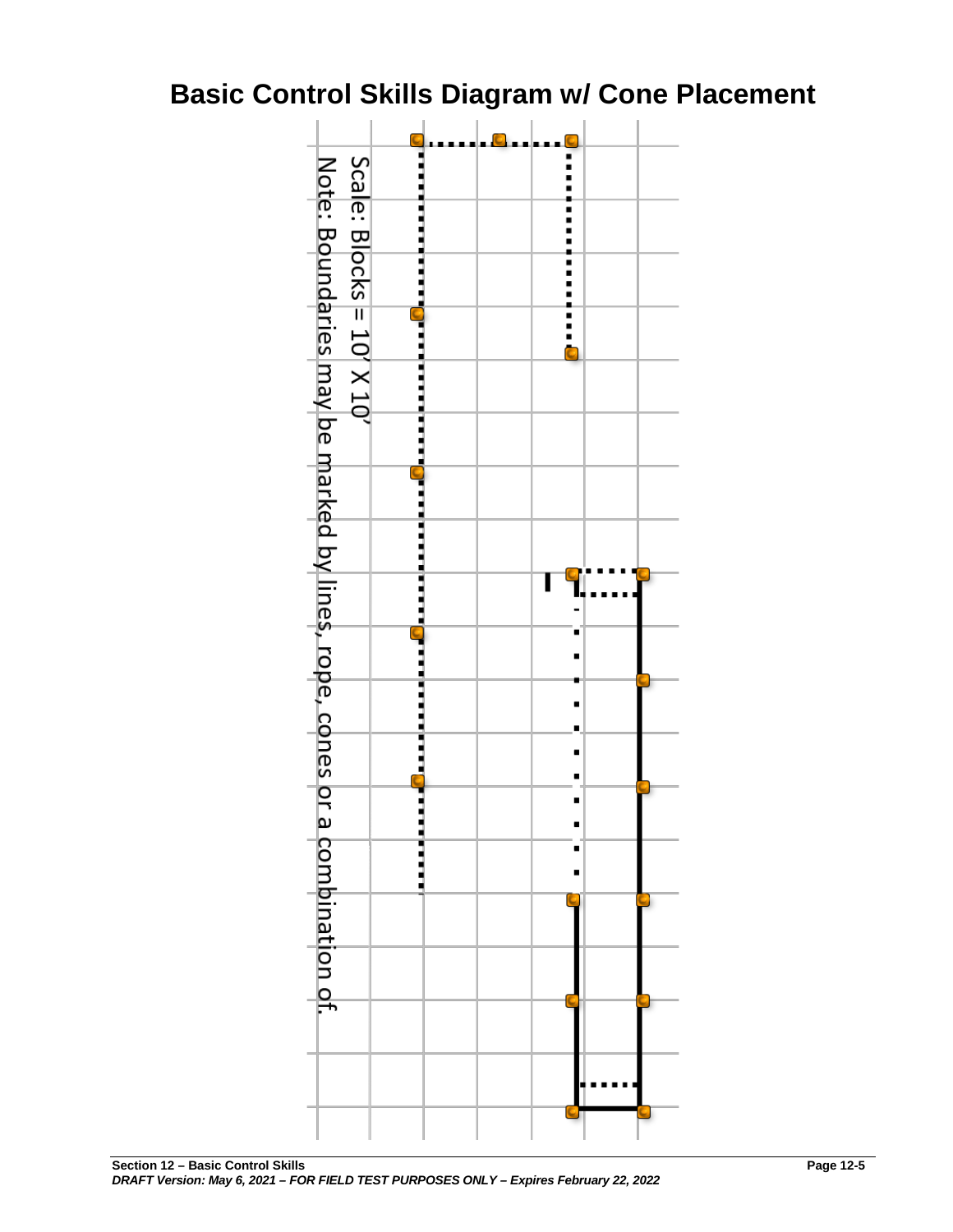# ٠ Scale: Blocks =  $10'$  X  $10'$ 56  $\overrightarrow{A}$ ř İ İ i  $\otimes$ į  $40^{\circ}$  $\mathbf{I}$  $140'$  $28\,$ ĵ  $\frac{1}{\sqrt{1+\frac{1}{2}}}$ ไ∐้\*่:. į  $\ddot{\phantom{a}}$  $28^{\circ}$ H  $100$ 260 j į ્∙  $\odot$